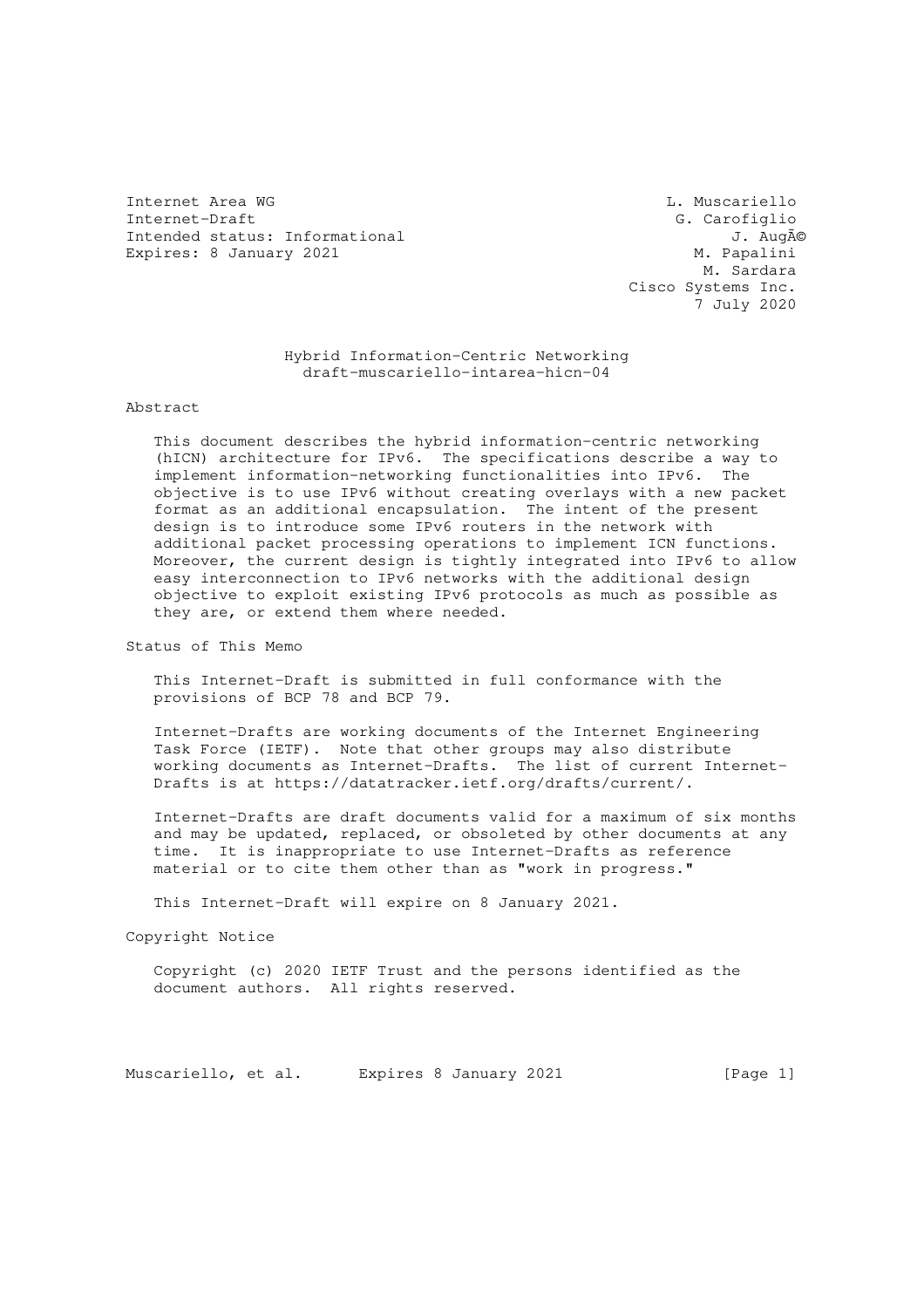This document is subject to BCP 78 and the IETF Trust's Legal Provisions Relating to IETF Documents (https://trustee.ietf.org/ license-info) in effect on the date of publication of this document. Please review these documents carefully, as they describe your rights and restrictions with respect to this document. Code Components extracted from this document must include Simplified BSD License text as described in Section 4.e of the Trust Legal Provisions and are provided without warranty as described in the Simplified BSD License.

## Table of Contents

| 3<br>Notational Conventions<br>3<br>Architecture<br>2.<br>$\frac{1}{2}$ . The contract of the contract of the contract of the contract of the contract of the contract of the contract of the contract of the contract of the contract of the contract of the contract of the contract of t<br>6<br>2.1.<br>$7\phantom{.0}$<br>2.2.<br>7<br>2.2.1.<br>8<br>2.2.2.<br>8<br>8<br>2.3.1.<br>9<br>2.3.2.<br>12<br>2.4.<br>12 |
|--------------------------------------------------------------------------------------------------------------------------------------------------------------------------------------------------------------------------------------------------------------------------------------------------------------------------------------------------------------------------------------------------------------------------|
|                                                                                                                                                                                                                                                                                                                                                                                                                          |
|                                                                                                                                                                                                                                                                                                                                                                                                                          |
|                                                                                                                                                                                                                                                                                                                                                                                                                          |
|                                                                                                                                                                                                                                                                                                                                                                                                                          |
|                                                                                                                                                                                                                                                                                                                                                                                                                          |
|                                                                                                                                                                                                                                                                                                                                                                                                                          |
|                                                                                                                                                                                                                                                                                                                                                                                                                          |
|                                                                                                                                                                                                                                                                                                                                                                                                                          |
|                                                                                                                                                                                                                                                                                                                                                                                                                          |
|                                                                                                                                                                                                                                                                                                                                                                                                                          |
|                                                                                                                                                                                                                                                                                                                                                                                                                          |
| 13<br>2.5.1.                                                                                                                                                                                                                                                                                                                                                                                                             |
| 14                                                                                                                                                                                                                                                                                                                                                                                                                       |
| 15<br>3.                                                                                                                                                                                                                                                                                                                                                                                                                 |
| 18<br>The End-host model and End-to-End considerations<br>4.                                                                                                                                                                                                                                                                                                                                                             |
| 19<br>5.                                                                                                                                                                                                                                                                                                                                                                                                                 |
| 19<br>6.                                                                                                                                                                                                                                                                                                                                                                                                                 |
| 19<br>7.<br>References<br>the contract of the contract of the contract of the contract of the contract of the contract of the contract of                                                                                                                                                                                                                                                                                |
| 19<br>Normative References<br>7.1.                                                                                                                                                                                                                                                                                                                                                                                       |
| 20<br>7.2.<br>Informative References                                                                                                                                                                                                                                                                                                                                                                                     |
| 21<br>Authors' Addresses                                                                                                                                                                                                                                                                                                                                                                                                 |

# 1. Introduction

 The objective of this document is to describe hybrid ICN, a network protocol that integrates ICN in IPv6, at a minimum cost in terms of required modifications in end-points and routers and in a way to guarantee transparent interconnection with IP without using overlays. Extensions for IPv4 exist but are out of scope for this document.

 The ICN reference design used in this document is CCNx as described in [RFC8569] and [RFC8609]. IPv6 is used as described in [RFC8200].

 There are some basic design principles behind the hICN architecture that are implemented by the design reported below that can be summarized as follows:

Muscariello, et al. Expires 8 January 2021 [Page 2]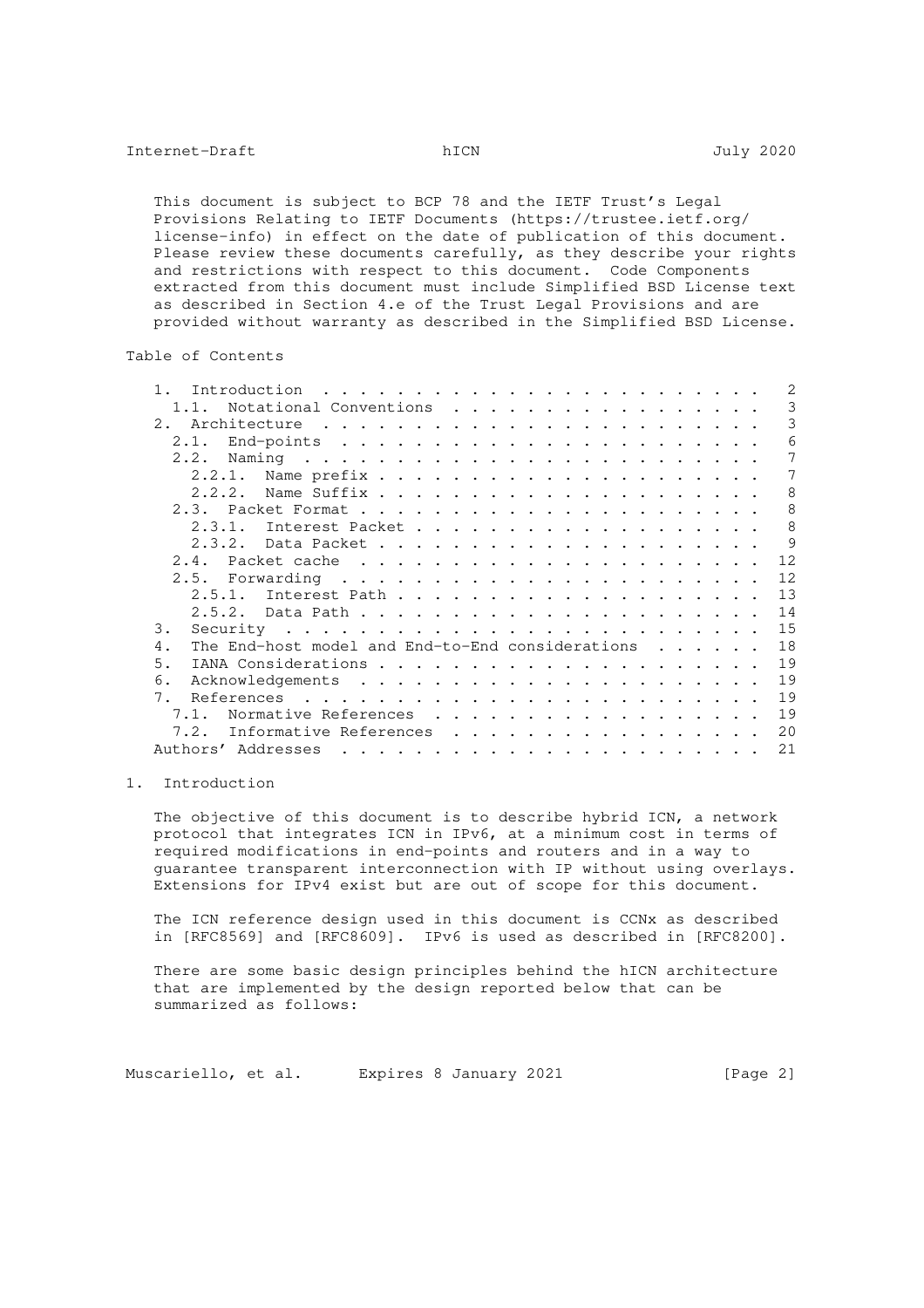- (i) the network can transport many different kinds of applications as IPv6, i.e. hICN can serve content-distribution or real-time applications, to cite examples with very different requirements. hICN is not a content-distribution network;
- \* (ii) it provides connection-less and location independent communications by identifying data with unique global names, instead of naming network interfaces (locator) or end-hosts (end host identifiers) as in LISP [RFC6830].
- \* (iii) data is retrieved by an end-point by issuing requests and a node accepts a data packet from an ingress interface if and only if at least one matching request packet is stored in the local cache of the node, otherwise the data packet is dropped;
- \* (iv) basic security services are provided by the architecture: authenticity of the data producer and data integrity. A cryptographic signature over a security envelop is computed by the producer (using its own private key) and must be verified by the consumer (using the producer's public key). The security envelop can be as small as a single data packet or cover groups of packets using the technique of the transport manifest [MAN].
- 1.1. Notational Conventions

 The words "MUST", "MUST NOT", "SHOULD", and "MAY" are used in this document. It's not shouting; when these words are capitalized, they have a special meaning as defined in [RFC2119].

2. Architecture

Muscariello, et al. Expires 8 January 2021 [Page 3]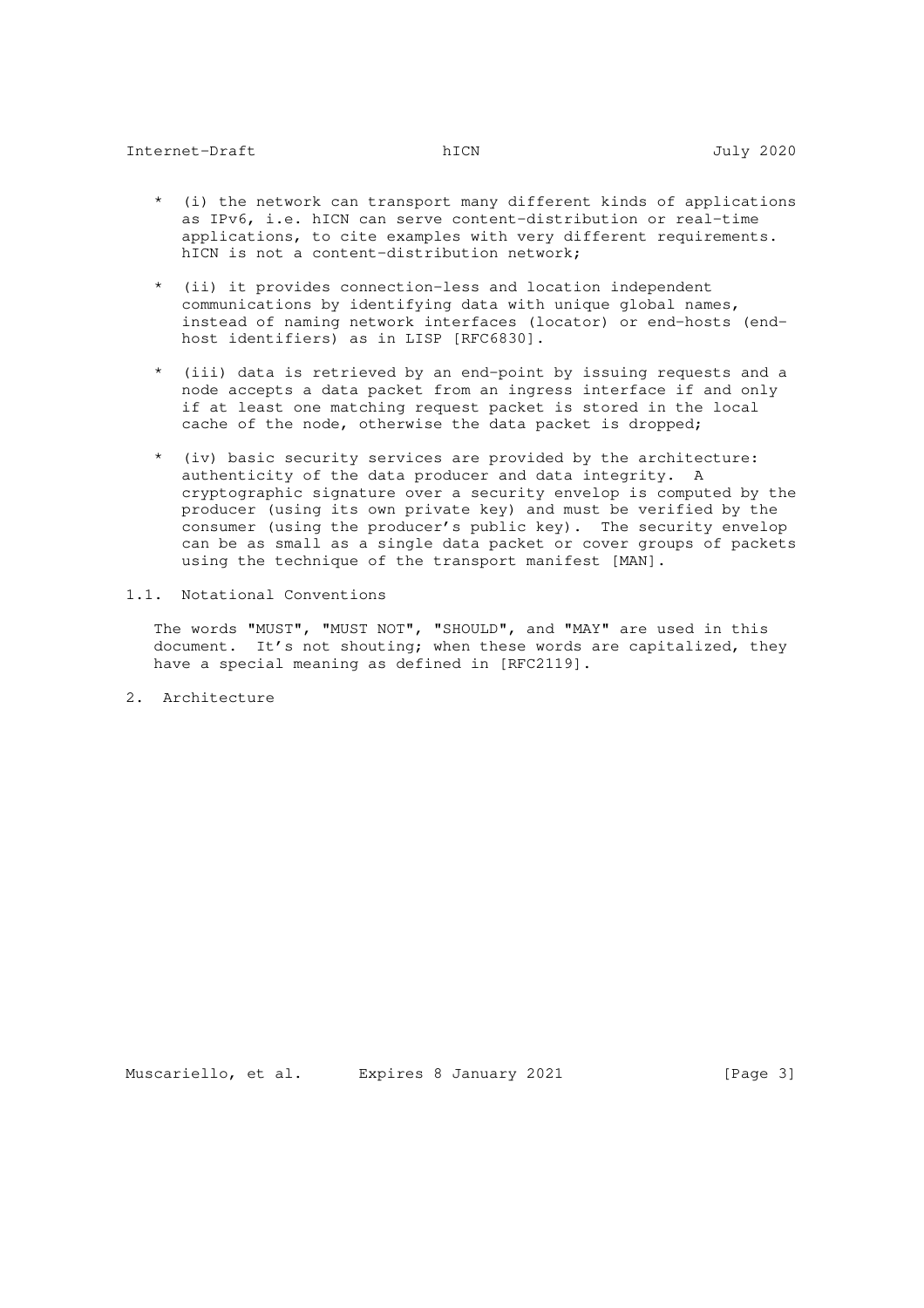

Figure 1: General overview of an hICN end-to-end communication.

 The communication model described in this document covers the transport and the network layer. Additional details can be found in [HCN] with additional analysis

 The network layer includes the forwarding plane only and does not consider the routing plane. hICN network layer is about using the IPv6 FIB to determine a next hop router to forward requests or using a local packet cache to determine if an incoming request can be satisfied locally. The hICN forwarding plane takes care of forwarding replies by using information stored in cached requests. The packet pipeline of an hICN node always includes a lookup in a packet cache for both requests and replies. The packet cache is a mandatory component that is added to the usual IPv6 packet processing

Muscariello, et al. Expires 8 January 2021 [Page 4]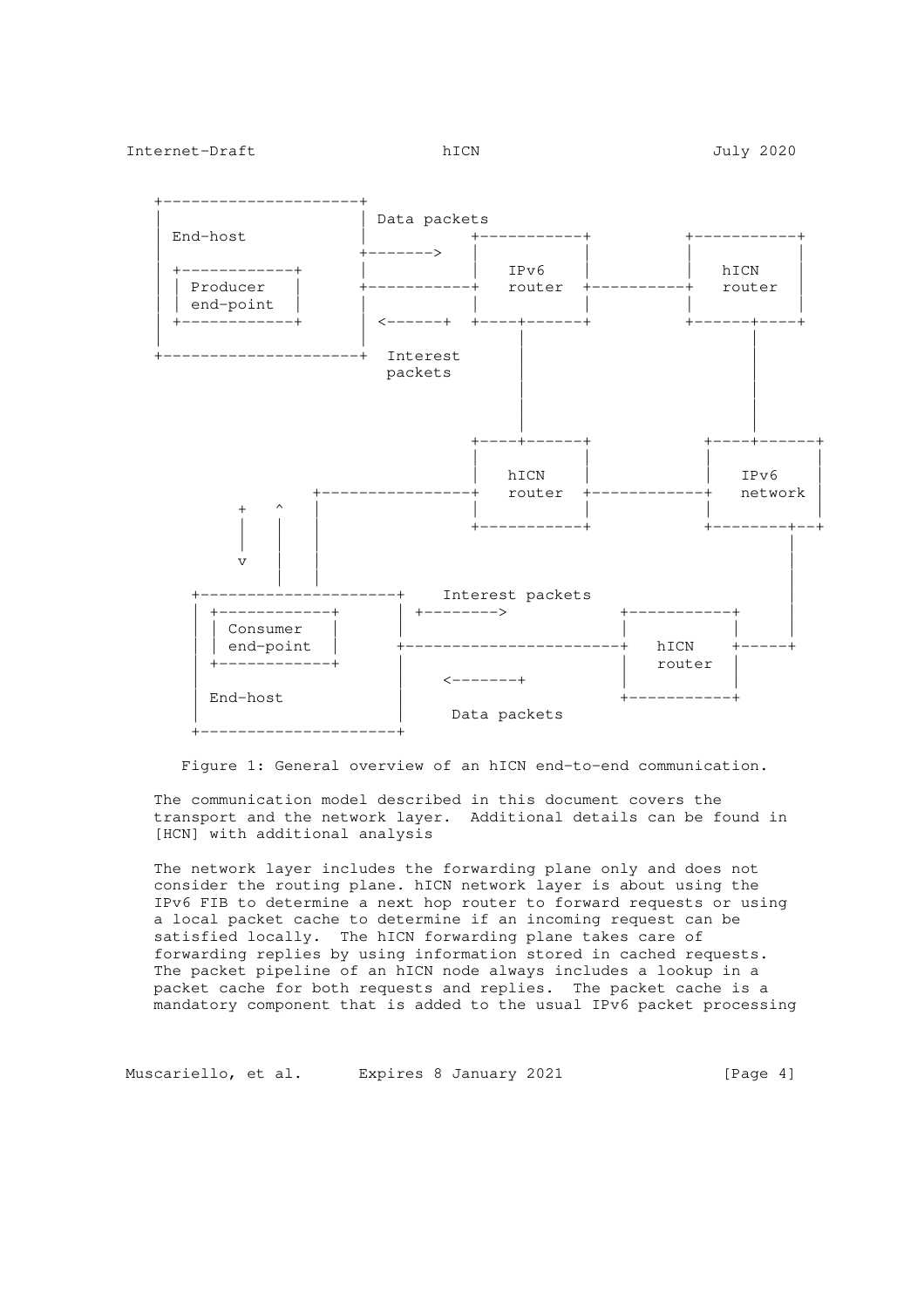pipeline. Requests and replies carry an immutable data name end-to end, in packet header fields as described in the following sections. Moreover, requests and replies carry locators as mutable packet header fields. A locator, i.e. an interface identifier, is changed every time a packet is sent to another hICN node. A detailed description of how locators are modified along the path between end points is reported in the following sections.

 It is assumed that existing routing protocols, working for IPv6, should be reused as much as possible as they are. Improvements to existing routing protocols are out of scope and might be developed in other documents to better exploit features made available by the hICN forwarding plane. For instance, hICN forwarding plane can take advantage of the ability of a routing protocol to provide multiple routes for a given destination or more generally compute routes for destinations that are multi-instantiated [MIR]. This topic is important but out of scope for this document.

 The hICN network architecture can run on top of any link-layer that supports IPv6. hICN data names are globally routable names which are visible to the transport layer end-points. Conversely, the transport layer has no visibility of addresses of network interfaces. The network layer forwards two kinds of protocol data units: the request and the reply, called interest and data packets.

 The hICN network layer offers a communication service to the transport layer in the end-points by means of a local unidirectional channel that we call local or application face. This channel is used by the transport layer to send requests and receive replies or to send replies upon receptions of requests.

 A transport end-point is always bound to a unidirectional channel that is used to either send data or receive data. The former end point is called data producer while the latter data consumer. The producer end-point produces data under a location independent name, which is an IPv6 prefix. A consumer end-point fetches data by using the non ambiguous name as provided by the producer. The producer end-point is responsible for managing the usage of the prefix in terms of provisioning, association to applications and its revocation.

 The transport end-point offers two kinds of services to applications: a producer and a consumer service. The service is instantiated in the application by opening communication sockets with an API to perform basic transport service operations: allocation, initialization, configuration, data transmission and reception.

Muscariello, et al. Expires 8 January 2021 [Page 5]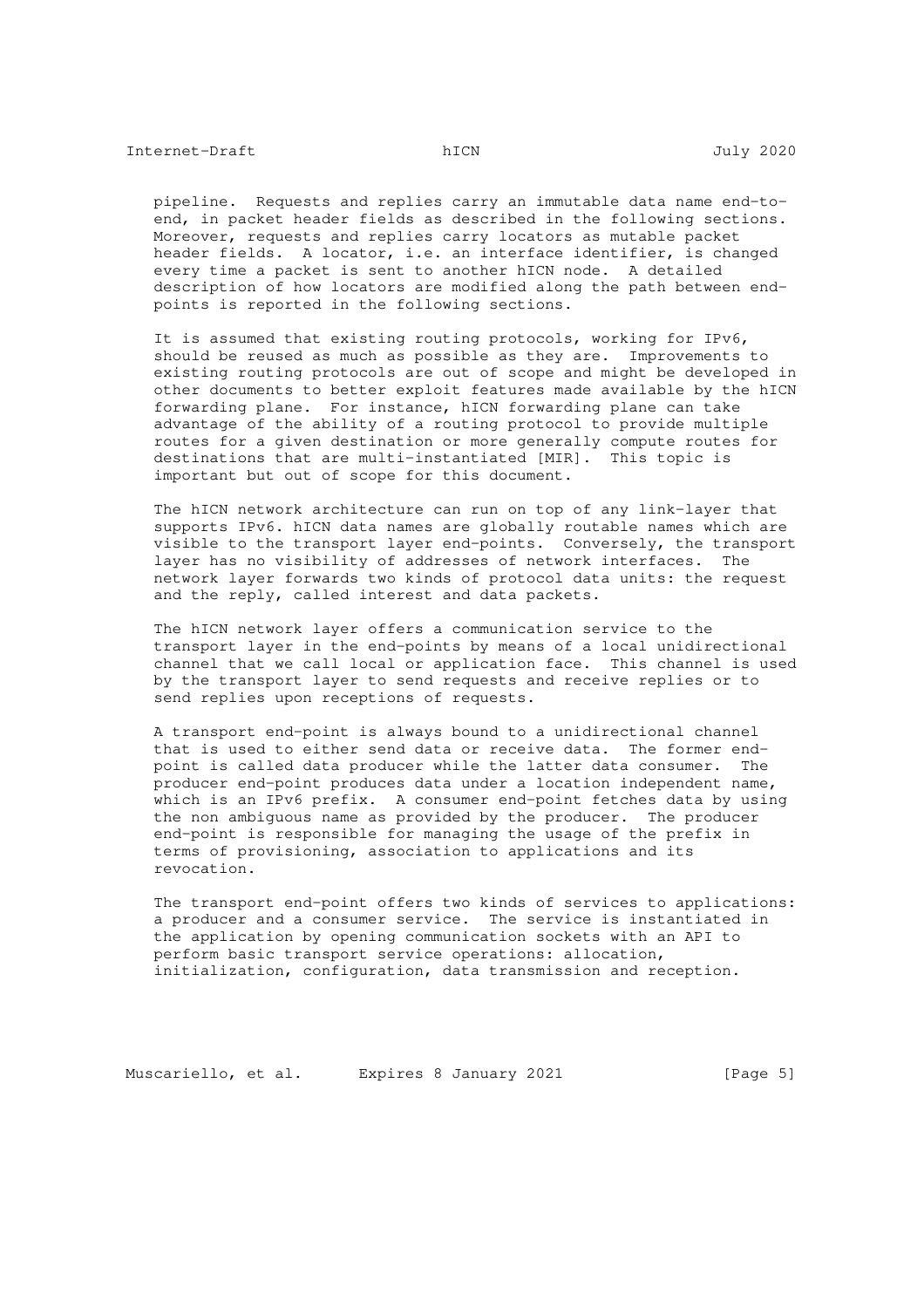The producer and consumer sockets can implement different types of services such as stream or datagram, reliable or unreliable. In all cases all transport services are connection-less, meaning that a producer transport service produces named data in a socket memory that is accessible by any valid request coming from one or multiple consumers. The consumer, on the other hand, retrieve named data using location independent names which are not tied to any interface identifier (also called locator). This transport model allows to implement reliable consumer mobility without any special mobility management protocol. hICN supports communication of multi-homed end hosts without any special treatment in the transport layer. The hICN network layer can also implement robust usage of multi-path forwarding in IPv6 networks as balanced request/reply flows self stabilize network congestion see [CCN],[NDN], [RAQ] .

 A data packet is an IPv6 packet with a transport layer header carrying data from an application that produces data. An interest packet is an IPv6 packet with a transport layer header and is used to unambiguously fetch a data packet from a producer end point.

#### 2.1. End-points

 In hICN we introduce two new kinds of endpoints: the producer and the consumer. We identify two kind of communication sockets each with a specific API: the producer and consumer sockets. These socket types are designed to exchange data in a multi-point to multi-point manner. In (h)ICN we have the same concept that is applied to a network where memories are distributed across the communication path. The first memory in the path is the production buffer of the producer end-point that forges Data Packets and copies them into a shared memory isolated into a namespace. Consumer sockets can retrieve data from such memory by using the (h)ICN network layer. The model just described is an inter-process communication example (IPC) that requires data to cross a communication network by using a transport protocol.

 The way consumers and producers synchronize depends on application requirements and the transport layer exposes a variety of services: stream/datagram, reliable/unreliable, with or without latency budgets etc. Independently of the specific requirements of the applications, producer sockets always perform data segmentation from the upper layer into Data Packets, as well as compute digital signatures on the packet security envelop. This envelop can also be computed across a group of packets, by including a cryptographic hash of each packet into the transport manifest, and eventually signing only such manifest.

Muscariello, et al. Expires 8 January 2021 [Page 6]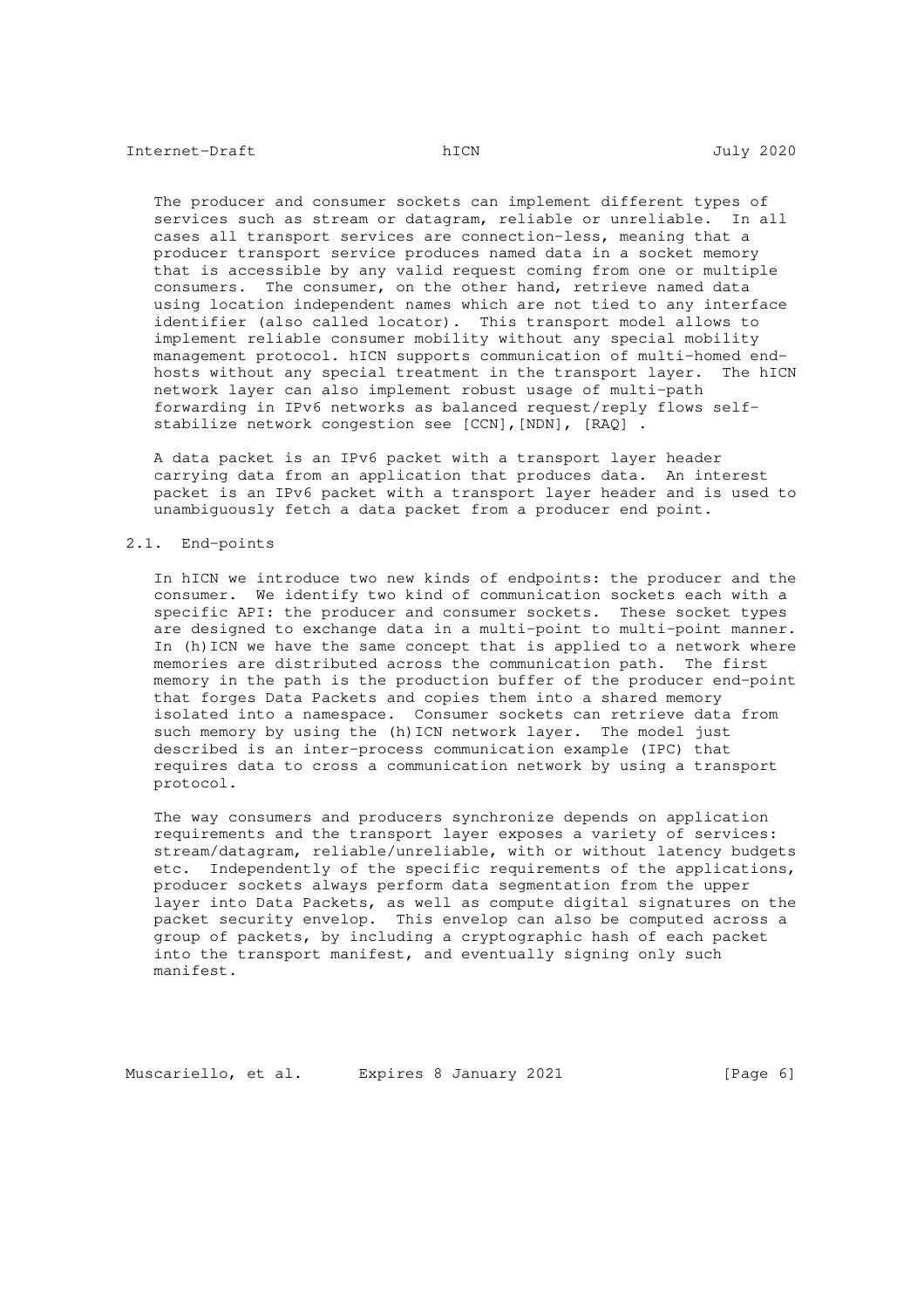The consumer socket, on the other end, always performs reassembly of Data Packets, hash integrity verification and signature verification. This is common to all architectures in (h) ICN. The usual assumption is that the producer socket uses an authentic-able identity while using namespaces that it has been assigned. The end-point must be able to manage the mapping of her identity and the allocated namespace by issuing digital certificates about the mapping. The consumer end-point must retrieve the associated certificate to perform the basic operations. It is out of scope for this document how to design and implement a scalable system to perform such certificate operations.

 A detailed description of transport end-points is out of scope for this document. A detailed description of transport end-points is out of scope for this document but more details can be found in [TRA].

## 2.2. Naming

 In hICN, two name components are defined: the name prefix and the name suffix. The name prefix is used to identify an application object, a service or in general an application level source of data in the network. This is incarnated by a listening socket that binds to the name prefix. The name suffix is used to index segmented data within the scope of the name prefix used by the application.

 For instance an RTP [RFC3550] source with a given SSRC can be mapped into a name prefix. Single RTP sequence numbers can be mapped into name suffixes. For example an HTTP server can listen to a name prefix to serve HTTP requests. An HTTP reply with large payload with require the transport layer to segment the application data unit according to an MTU. Name suffixes are used to index each segment in the socket stream.

 More details about how to use hICN to transport HTTP or RTP will be given in a different document.

### 2.2.1. Name prefix

The format of an hICN name prefix is the following:

| 64 bits         | 64 bits         |  |
|-----------------|-----------------|--|
| routable prefix | data identifier |  |
|                 |                 |  |

### Figure 2: hICN IPv6 name prefix.

Muscariello, et al. Expires 8 January 2021 [Page 7]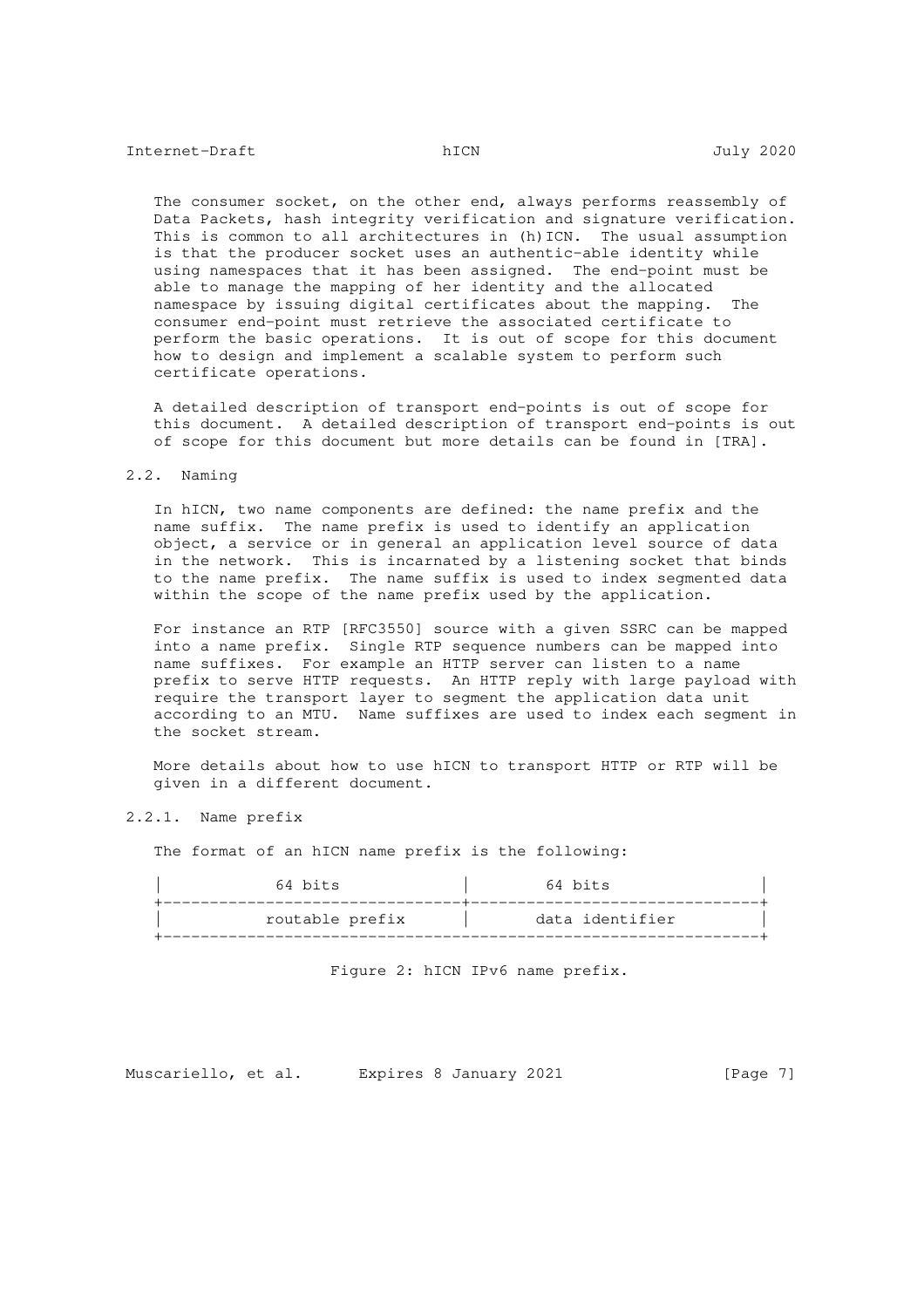It is composed of a routable IPv6 /64 prefix as per [RFC3587] which SHOULD be globally routable. The data identifier is encoded in 64 bits. An application can use several identifiers if needed.

 From the description given above, the name prefix is a location independent name encoded in an IPv6 address.

2.2.2. Name Suffix

 The name suffix is used by the transport layer protocol to index segments. The segment MUST be indexed in the end-points and in the network with the same suffix. This implies that there is one transport segment per IP packet and that IP fragmentation is not allowed. Extension to allow secure fragmentation are possible, such as [FRA] but they are out of scope for this document. It is up to the producer end-point to determine how to perform segmentation depending on the use case. An MTU path discovery protocol for hICN is out of scope of this document and additional work is required to extend existing protocols or design new ones.



Figure 3: hICN name suffix.

2.3. Packet Format

 Two protocol data units are defined below: the interest (request) and the data (reply).

 They are composed of a network and transport header. The transport header is the same for both packet types while the network header is slightly different.

2.3.1. Interest Packet

Muscariello, et al. Expires 8 January 2021 [Page 8]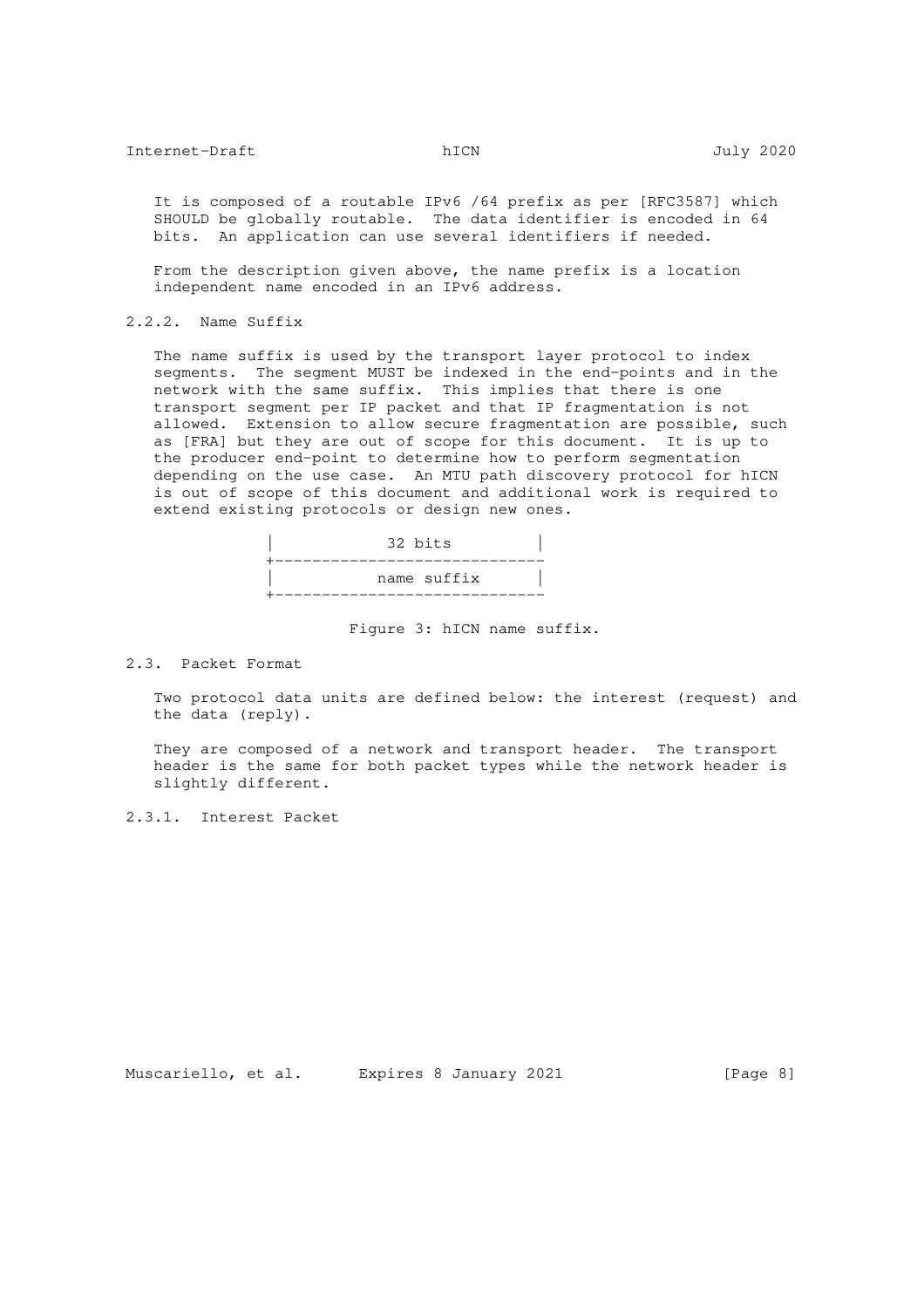0  $1$  2 3 0 1 2 3 4 5 6 7 8 9 0 1 2 3 4 5 6 7 8 9 0 1 2 3 4 5 6 7 8 9 0 1 +-+-+-+-+-+-+-+-+-+-+-+-+-+-+-+-+-+-+-+-+-+-+-+-+-+-+-+-+-+-+-+-+ | Version| Traffic Class | Flow Label | Flow Label | Flow Label | Flow Label | Flow Label | Flow Label | Flow Label | Flow Label | Flow Label | Flow Label | Flow Label | Flow Label | Flow Label | Flow Label | Flow Label | +-+-+-+-+-+-+-+-+-+-+-+-+-+-+-+-+-+-+-+-+-+-+-+-+-+-+-+-+-+-+-+-+ Payload Length | Next Header | Hop Limit +-+-+-+-+-+-+-+-+-+-+-+-+-+-+-+-+-+-+-+-+-+-+-+-+-+-+-+-+-+-+-+-+ | | + + | | + Source Address + | | + + | | +-+-+-+-+-+-+-+-+-+-+-+-+-+-+-+-+-+-+-+-+-+-+-+-+-+-+-+-+-+-+-+-+ | | + + | | + Name Prefix + | | + + | | +-+-+-+-+-+-+-+-+-+-+-+-+-+-+-+-+-+-+-+-+-+-+-+-+-+-+-+-+-+-+-+-+ Interest Packet Header Format

Figure 4: IPv6 interest packet L3 header.

 Source Address: 128-bit address of the originator of the packet (possibly not the end-host but a previous hICN node).

Name Prefix: 128-bit name prefix of the intended service.

2.3.2. Data Packet

Muscariello, et al. Expires 8 January 2021 [Page 9]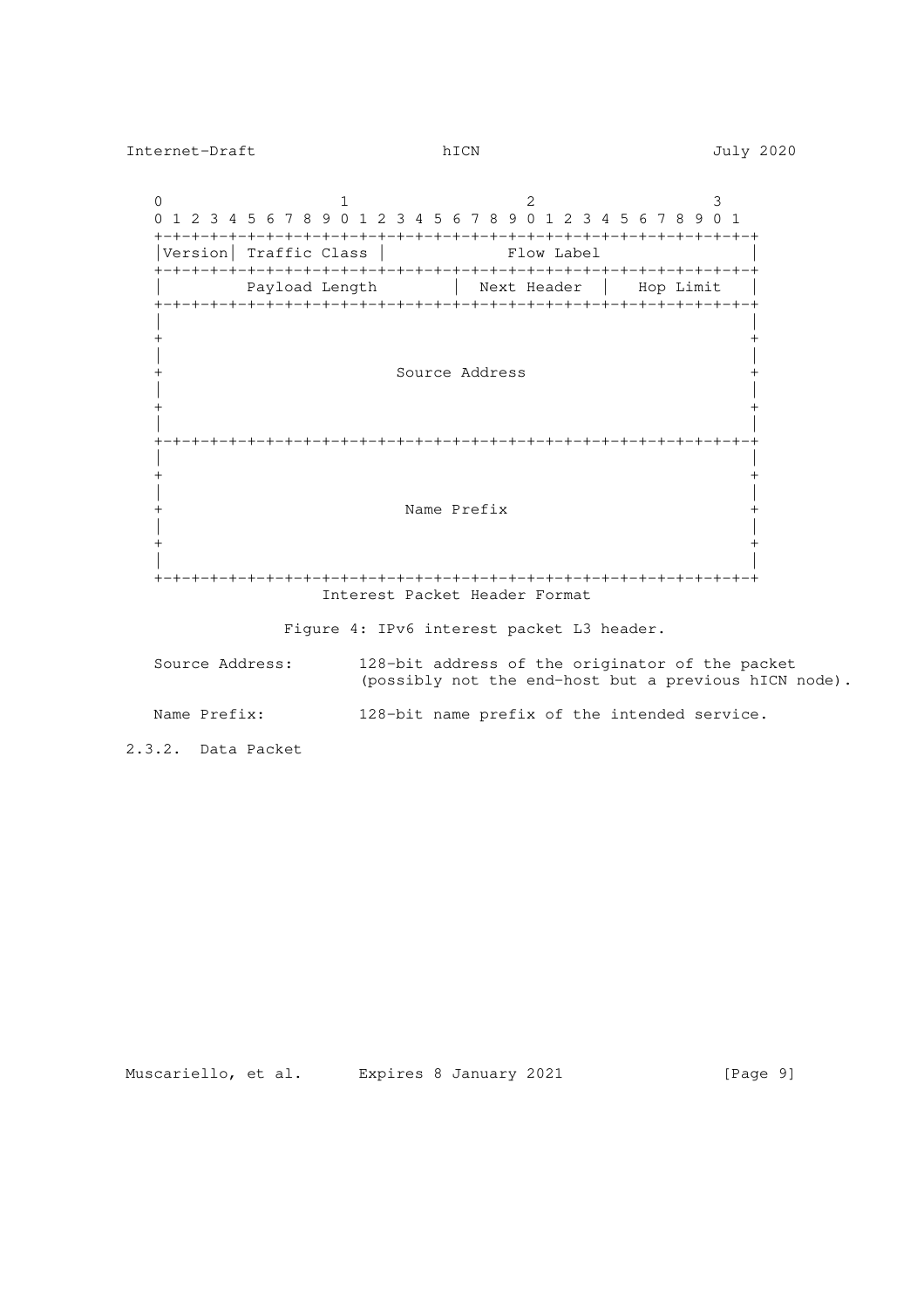0  $1$  2 3 0 1 2 3 4 5 6 7 8 9 0 1 2 3 4 5 6 7 8 9 0 1 2 3 4 5 6 7 8 9 0 1 +-+-+-+-+-+-+-+-+-+-+-+-+-+-+-+-+-+-+-+-+-+-+-+-+-+-+-+-+-+-+-+-+ |Version| Traffic Class | Flow Label +-+-+-+-+-+-+-+-+-+-+-+-+-+-+-+-+-+-+-+-+-+-+-+-+-+-+-+-+-+-+-+-+ Payload Length | Next Header | Hop Limit +-+-+-+-+-+-+-+-+-+-+-+-+-+-+-+-+-+-+-+-+-+-+-+-+-+-+-+-+-+-+-+-+ | | + + | | + Name Prefix + | | + + | | +-+-+-+-+-+-+-+-+-+-+-+-+-+-+-+-+-+-+-+-+-+-+-+-+-+-+-+-+-+-+-+-+ | | + + | | Destination Address | | + + | | +-+-+-+-+-+-+-+-+-+-+-+-+-+-+-+-+-+-+-+-+-+-+-+-+-+-+-+-+-+-+-+-+ Data Packet Header Format Figure 5: IPv6 data packet L3 header. Name Prefix: 128-bit name prefix of the intended service. Source Address: 128-bit address of the destination of the packet (possibly not the end-host but the next hICN node). 0  $1$  2 3 0 1 2 3 4 5 6 7 8 9 0 1 2 3 4 5 6 7 8 9 0 1 2 3 4 5 6 7 8 9 0 1 +-+-+-+-+-+-+-+-+-+-+-+-+-+-+-+-+-+-+-+-+-+-+-+-+-+-+-+-+-+-+-+-+ | Source Port | Destination Port | +-+-+-+-+-+-+-+-+-+-+-+-+-+-+-+-+-+-+-+-+-+-+-+-+-+-+-+-+-+-+-+-+ Name Suffix +-+-+-+-+-+-+-+-+-+-+-+-+-+-+-+-+-+-+-+-+-+-+-+-+-+-+-+-+-+-+-+-+ Path Label +-+-+-+-+-+-+-+-+-+-+-+-+-+-+-+-+-+-+-+-+-+-+-+-+-+-+-+-+-+-+-+-+  $Data$  | Time  $|M|A|S|x|x|$  | Loss Detection  $| \text{Offset} |$  Scale  $|A|C|I|x|x|$  and Recovery  $|N|K|G|X|X|X|$  +-+-+-+-+-+-+-+-+-+-+-+-+-+-+-+-+-+-+-+-+-+-+-+-+-+-+-+-+-+-+-+-+ | Checksum | Lifetime +-+-+-+-+-+-+-+-+-+-+-+-+-+-+-+-+-+-+-+-+-+-+-+-+-+-+-+-+-+-+-+-+

Muscariello, et al. Expires 8 January 2021 [Page 10]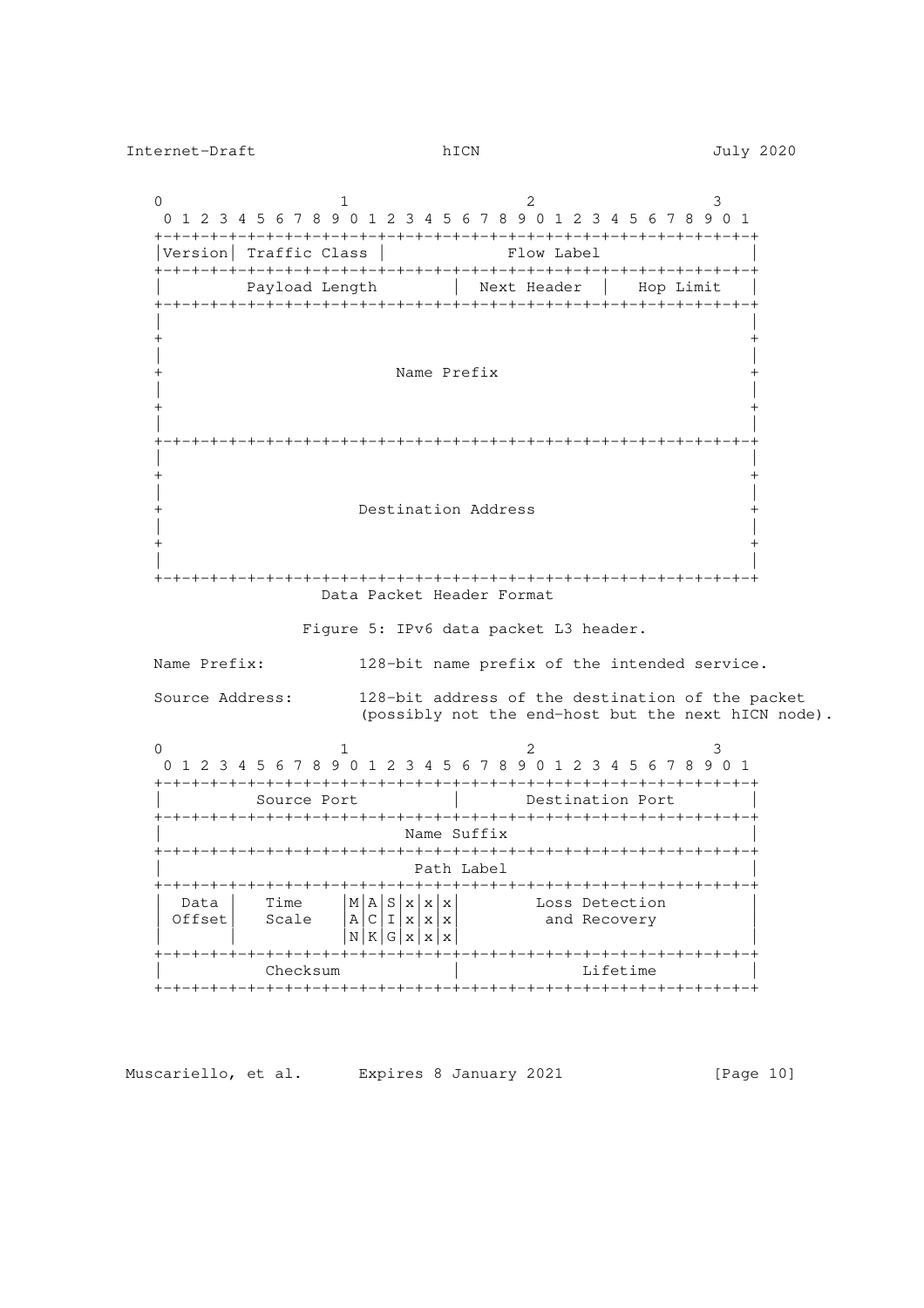Figure 6: Transport header for data and interest packets.

- Name Suffix: 32-bit name-suffix of the packet (possibly not the end-host but a previous hICN node).
- Path Label: 32-bit label used to carry an encoding of the path between the consumer and data responder, be it an intermediate node or the producer end-point.
- Time Scale: 6-bit natural number in the range 1-64 used as a scaling factor for time calculations. If not null it is used to scale lifetime.
- Manifest: flag to indicate the packet carries a transport manifest in the payload.
- Signature: flag to indicate the packet carries an authentication header with a signature. Interest packet do not carry signatures.
- Loss Detection: 16-bit natural number used to implement data and Recovery sequencing on per adjacency basis to detect an recover losses using the mechanism WLDR described in {{WLD}}.
- Lifetime: 16-bit unsigned integer to carry the packet lifetime in milliseconds.

Checksum: Updated using RFC 1624.

|        | 0 1 2 3 4 5 6 7 8 9 0 1 2 3 4 5 6 7 8 9 0 1 2 3 4 5 6 7 8 9 0 1 |              |                   |                           |                                   |                      |                |  |  |
|--------|-----------------------------------------------------------------|--------------|-------------------|---------------------------|-----------------------------------|----------------------|----------------|--|--|
|        |                                                                 |              |                   |                           |                                   |                      |                |  |  |
|        | Source Port                                                     |              |                   |                           |                                   | Destination Port     |                |  |  |
|        | +-+-+-+-+-+-+-+-+                                               |              |                   |                           | -+-+-+-+-+-+-+-+-+-+-+-+-+-+-+-+- |                      |                |  |  |
|        | Length                                                          |              |                   |                           |                                   |                      | Checksum       |  |  |
|        |                                                                 |              |                   |                           |                                   |                      |                |  |  |
|        |                                                                 |              |                   |                           | Name Suffix                       |                      |                |  |  |
|        |                                                                 |              |                   |                           |                                   |                      |                |  |  |
|        |                                                                 |              |                   |                           | Path Label                        |                      |                |  |  |
|        |                                                                 |              |                   |                           |                                   |                      |                |  |  |
| Data   | Time                                                            | S<br>М<br>ΑI | $\mathbf{x}$<br>X | $\boldsymbol{\mathsf{x}}$ |                                   |                      | Loss Detection |  |  |
| Offset | Scale                                                           | A C I x x x  |                   |                           |                                   |                      | and Recovery   |  |  |
|        |                                                                 | ΝI           | K   G   x   x   x |                           |                                   |                      |                |  |  |
|        |                                                                 |              |                   |                           |                                   | +-+-+-+-+-+-+-+-+-   |                |  |  |
|        | Checksum                                                        |              |                   |                           |                                   |                      | Lifetime       |  |  |
|        |                                                                 |              |                   |                           |                                   | -+-+-+-+-+-+-+-+-+-+ |                |  |  |

Muscariello, et al. Expires 8 January 2021 [Page 11]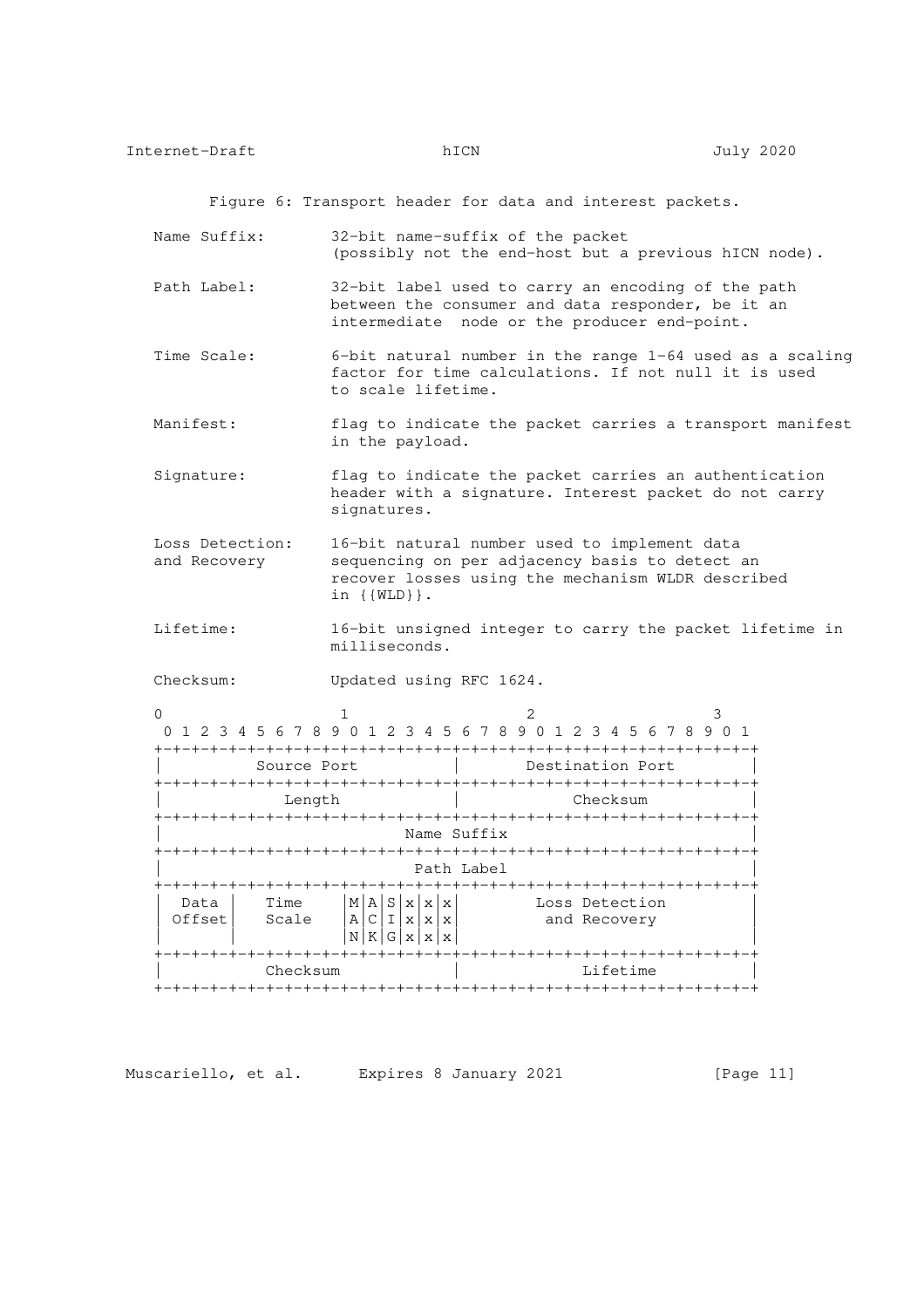Figure 7: Transport header for data and interest packets using UDP header.

Both transport headers can be used to carry name suffix information.

 The following sections describe the components of an hICN node and the packet processing operations.

## 2.4. Packet cache

 The packet cache is a router local memory used to temporarily store requests and reply. The simplest incarnation of the packet cache MUST index packets by full name, i.e. the concatenation of the name prefix and suffix. Insertion and deletion of packets in the cache is described below.

## 2.5. Forwarding

 The forwarding path in hICN is composed of two components: the interest and data path. Requests and replies are processed at the hICN node in a different way. Both forwarding paths require a packet cache to be incorporated into the router. The cache is used to temporarily store requests and replies for a relatively short amount of time.

 By caching a request in an hICN node, the reply can be transmitted back to the right nodes as the source address field in the interest contains the interface identifier of the hICN node having transmitted the request. Replies are optionally cached if needed.

 This means that the interest forwarding path is based on lookups in the IP FIB just like any other IP packet, with the additional processing due to a cache lookup to check if the actual reply is already present in the local cache for expedited reply.

 On the other hand, data packet forwarding is similar to label swapping [RFC3031], being the packet name identifier (prefix plus suffix) the forwarding label. The next hop for the reply in transit is indeed selected by using information in a cached matching request.

 The name prefix in the packet header is never modified along the path for both requests and replies, while the locator, i.e. the interface identifier written in the source or destination address field, for interest or data packets respectively, is modified at the egress of the router as reported below.

Muscariello, et al. Expires 8 January 2021 [Page 12]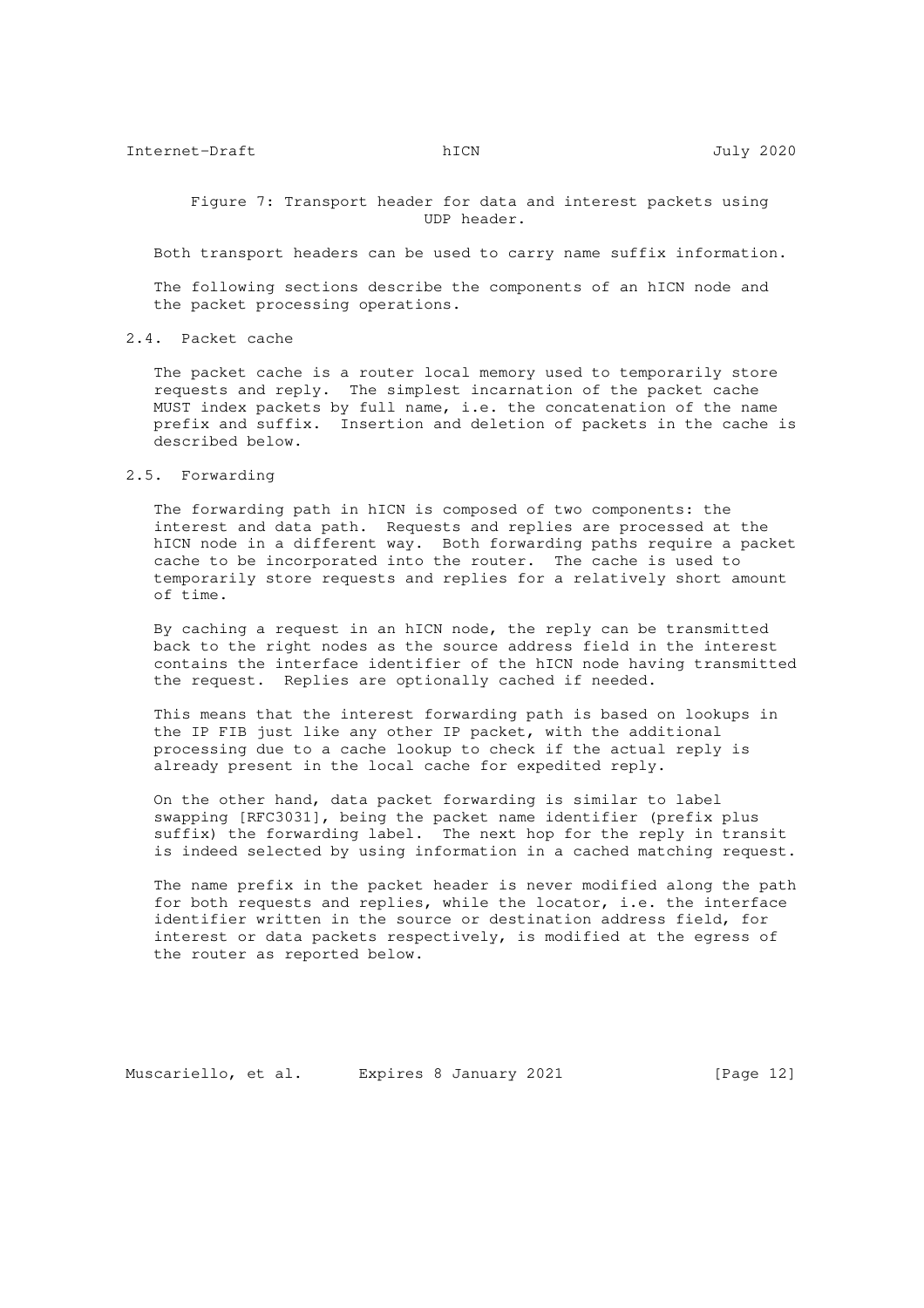2.5.1. Interest Path

 At the router ingress the incoming interest packet I is parsed to obtain the name prefix and the name suffix. An exact match look up is made in the packet cache using the full packet name as key. Based on the outcome of the lookup the following options are possible:

1. at least one match is found.

 1.1. If one match is a data packet D, other matches are ignored, and D is prepared for transmission by setting D's

 destination address with I's source address. D is passed to the egress to further processing before transmission. For instance the next-hop MAY be selected by using the router IPv6 FIB (longest prefix match). The IPv6 FIB lookup MIGHT be saved in case the next-hop can be derived directly from information previously derived by processing the incoming interest packet I. I is eventually dropped.

 1.2. There is one or multiple matches and all are interest packets.

- \* One matching interest has the same source address and I is classified as duplicate and further processed as duplicate.
- \* Matching interest packets have different source addresses and I is classified as filtered and stored in the cache.
- 2. a match is not found and I passed to the egress for further processing to determine the next-hop by using the router IP FIB.

 Notice that the destination address field in the interest packet is polymorphic as it has two different types based on the data structured it is looked-up against. It has the type of a location independent name while used to find a match in the packet cache and it has an address prefix type to find the next-hop in the IPv6 FIB. Polymorphism is transparent for the forwarding plane while it has several implications in the control plane.

| Packet Cache        |                                                   |
|---------------------|---------------------------------------------------|
| RX                  |                                                   |
| Interest            | Translation Operation                             |
| ---------> Data Hit | IPv6Hdr(Data).DstAddr:= IPv6Hdr(Interest).SrcAddr |
| TХ                  |                                                   |
| Data                |                                                   |
|                     |                                                   |
|                     |                                                   |

| Muscariello, et al. | Expires 8 January 2021 | [Page 13] |
|---------------------|------------------------|-----------|
|---------------------|------------------------|-----------|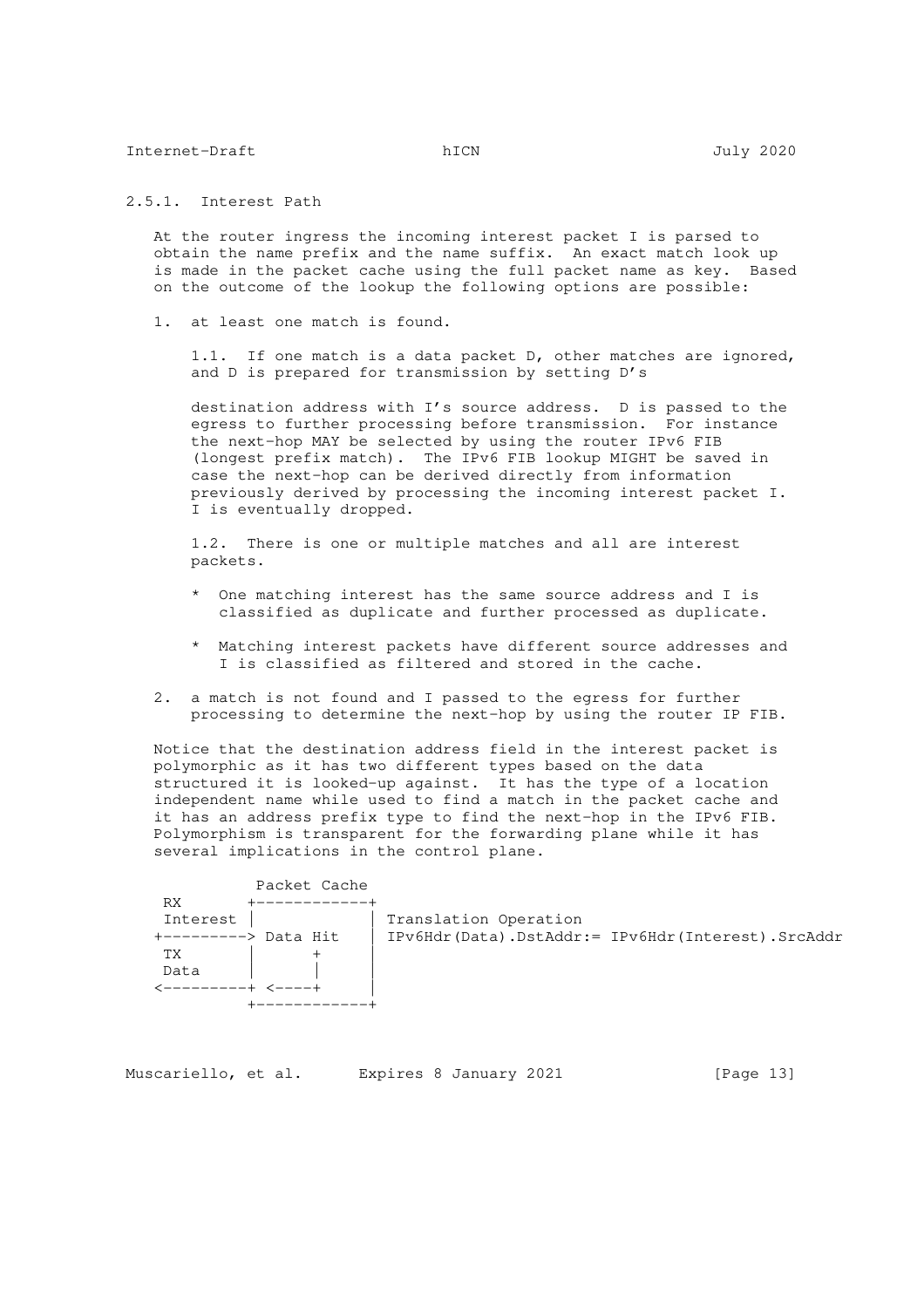Figure 8: The interest packet hits a matching data packet in the packet cache.

|   | Interest            |                 | Egress NIC                                                   |
|---|---------------------|-----------------|--------------------------------------------------------------|
|   | +-------> Data Miss | $+--->+$ TP FTB |                                                              |
|   | Interest Miss       |                 | Translation Operation<br>IPv6Hdr(Interest).SrcAddr:= NIC.Add |
| r |                     |                 |                                                              |

 Figure 9: The interest packet finds no match in the packet cache and is processed to find a next-hop.



 Figure 10: The interest packet hits an interest packet in the packet cache.

2.5.2. Data Path

 At the router ingress the incoming data packet D is parsed to obtain the name prefix and the name suffix. An exact match look up is made in the packet cache using the full packet name as key. Based on the outcome of the lookup the following options are possible:

- 1. one or multiple matching interest packets are found 1.1. The data packet D is cloned to have as many copies as the number of matching interests including D. The destination address field of each copy of D is set with the source address field of each interest packet. All copies are passed to the egress to further processing before transmission in order to find each data packet's next-hop.
- 2. No matching is an interest packet and the D is dropped.

Muscariello, et al. Expires 8 January 2021 [Page 14]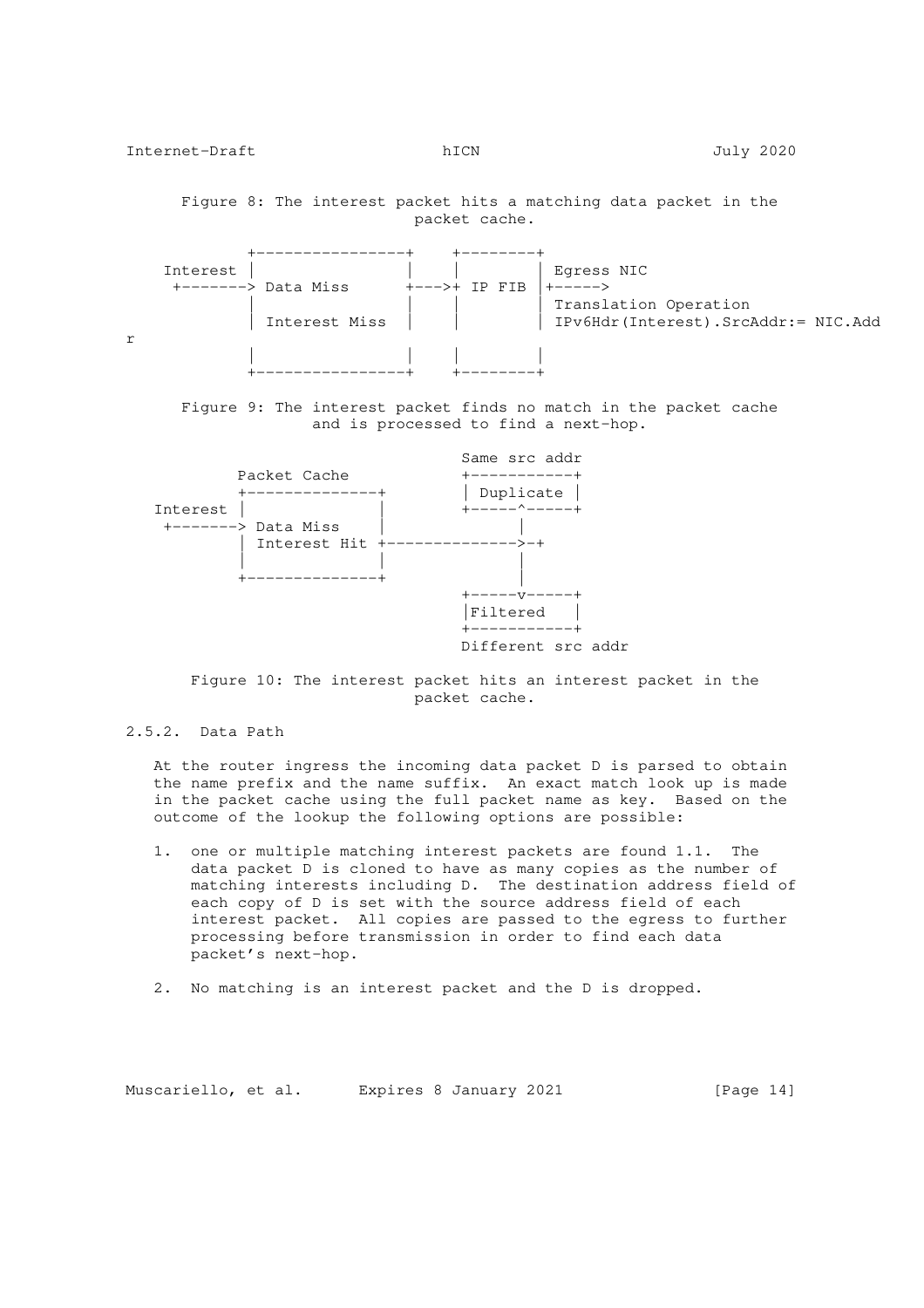

## 3. Security

 hICN inherits ICN data-centric security model: integrity, data-origin authenticity and confidentiality are tied to the content rather than to the channel. Integrity and data-origin authenticity are provided through a digital signature computed by the producer and included in each data packet. Integrity and data-origin authenticity are provided in two ways using two approaches: the first one based on IP Authenticated Header [RFC4302] and the second one based on transport manifests. Notice that the IP AH is not used as an IPv6 extension header as it is appended after the transport header. However the choice of the IP AH has been made in order to exploit existing protocol implementations in the end-points.

When using IP AH, the signature is computed over

Muscariello, et al. Expires 8 January 2021 [Page 15]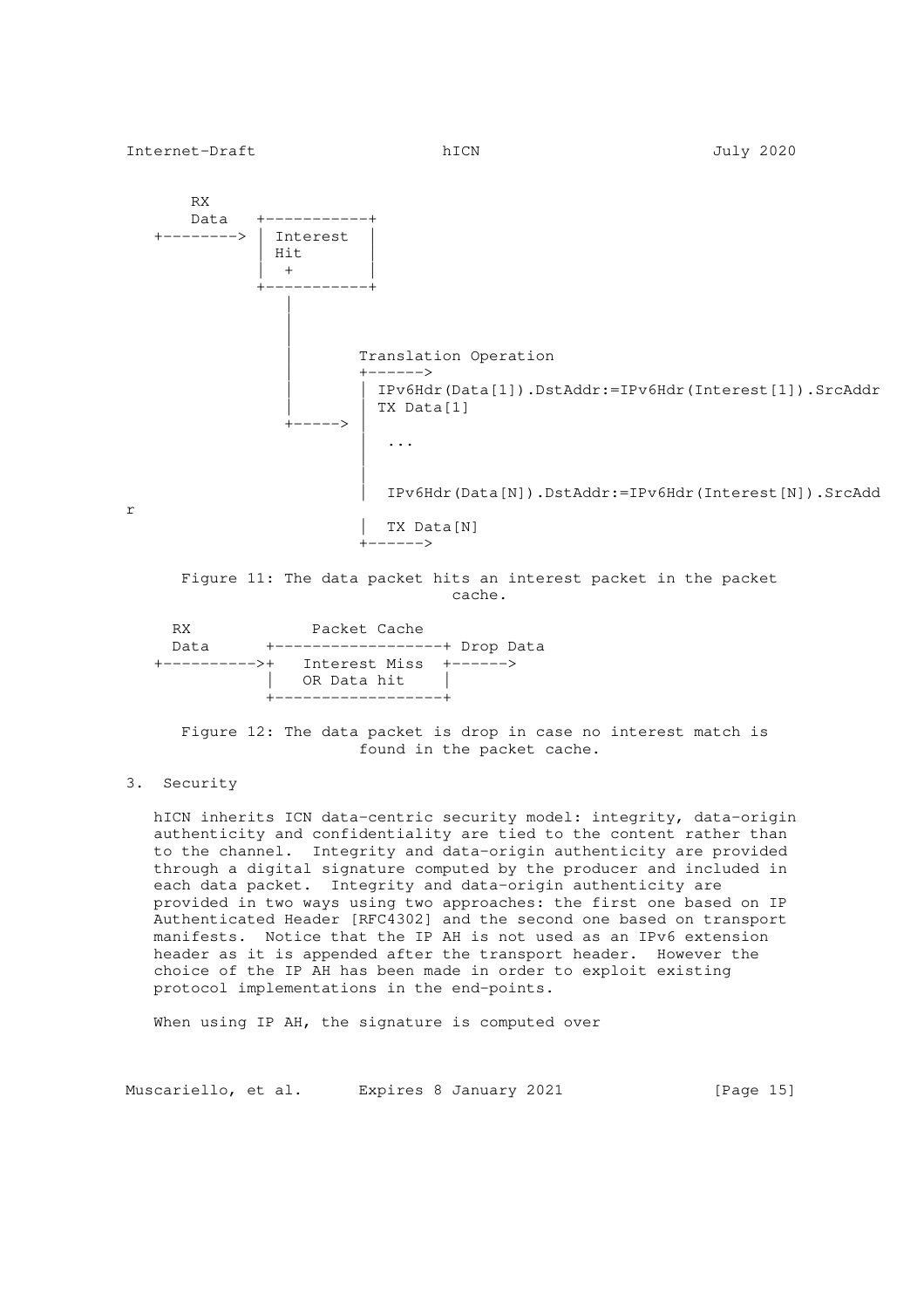- (i) IP or extension header fields either immutable in transit or that are predictable in value upon arrival at the consumer,
- \* (ii) the AH header with the signature field set to zero. We recall that in hICN the destination header field is not immutable nor predictable and must be set to zero for the signature computation. We also point out the AH in placed after the TCP header in order to prevent any kind of filtering from network devices such as middleboxes.

| 0 1 2 3 4 5 6 7 8 9 0 1 2 3 4 5 6 7 8 9 0 1 2 3 4 5 6 7 8 9 0 1 |                 |           |       |               |  |                            |  |  |  |                  |  |
|-----------------------------------------------------------------|-----------------|-----------|-------|---------------|--|----------------------------|--|--|--|------------------|--|
| Next Header                                                     | Payload Len     |           |       | +-+-+-+-+-+-+ |  | ValidAlq                   |  |  |  |                  |  |
|                                                                 | -+-+-+-+-+-+-+- | Timestamp |       |               |  |                            |  |  |  | -+-+-+-+-+-+-+-+ |  |
|                                                                 |                 |           |       |               |  |                            |  |  |  |                  |  |
|                                                                 | -+-+-+-+-+-+-+- |           |       |               |  | -+-+-+-+-+-+-+-+-+-+-+-+-+ |  |  |  |                  |  |
|                                                                 |                 |           | KeyID |               |  |                            |  |  |  |                  |  |
|                                                                 |                 |           |       |               |  |                            |  |  |  |                  |  |
|                                                                 |                 |           |       |               |  |                            |  |  |  |                  |  |
|                                                                 |                 |           |       | Signature     |  |                            |  |  |  |                  |  |
| $+ \cdot$                                                       |                 |           |       |               |  |                            |  |  |  |                  |  |

 Figure 13: The IP authentication header appended after the transport header to carry packet signatures.

- ValidAlg: 8-bit index to indicate which validation algorithm must be used to verify the signature.
- Timestamp: 64-bit time stamp that indicates the validity of the signature.

KeyID: 256-bit key identifier.

 Signature: Variable length field that carries the cryptographic signature of the security envelope. It is 128 bytes for RSA-1024, 256 bytes for RSA-2048, 56 bytes for EDCSA 192, 72 bytes for ECDSA 256.

 The transport manifest is a L4 entity computed at the producer which contains the list of names of a group of data packets to convey to the consumer. hICN cryptographic hashes of data packets are then computed instead of signatures. The hashes are computed on immutable fields as explained above when using the IP AH. Moreover, the

Muscariello, et al. Expires 8 January 2021 [Page 16]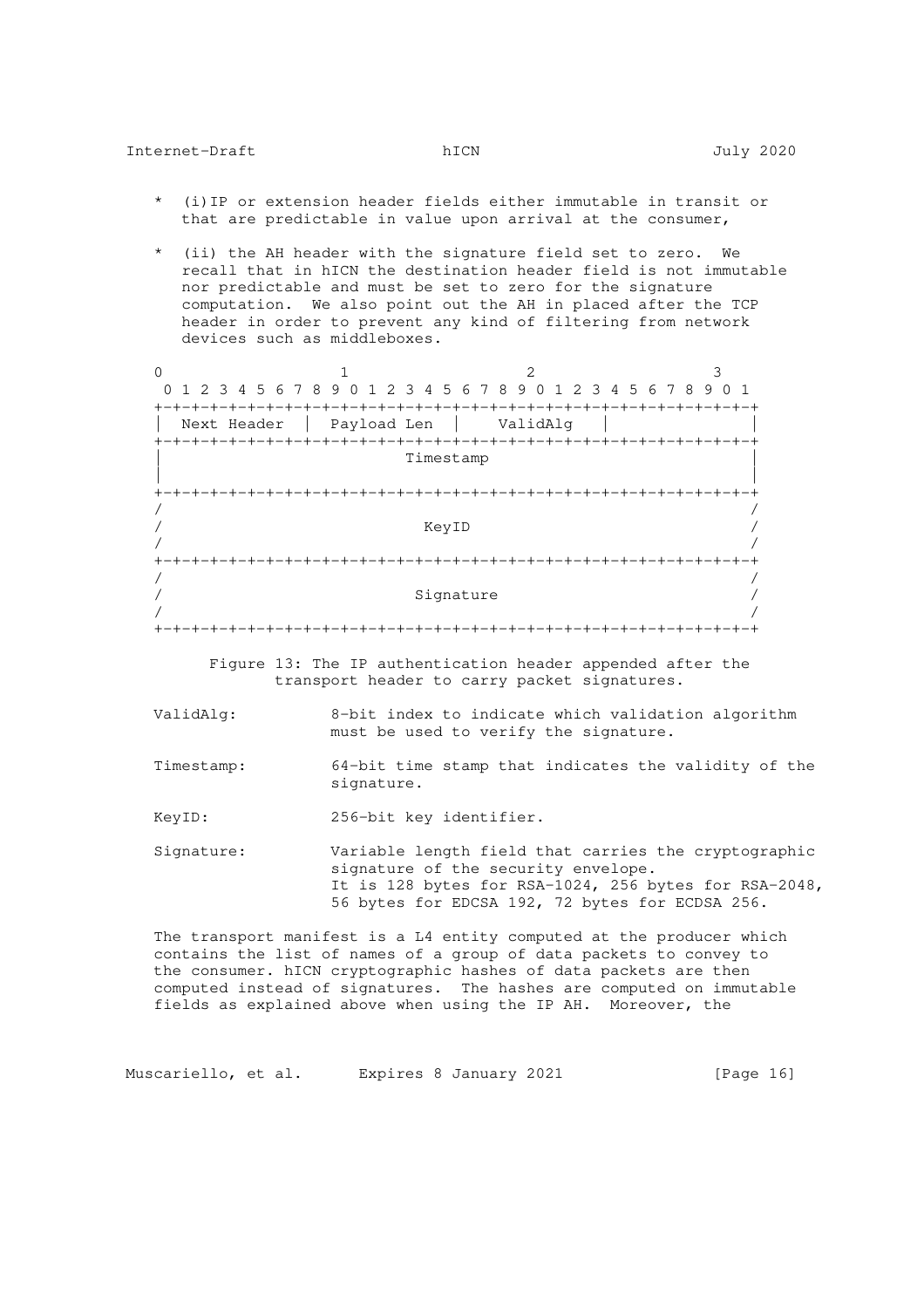manifest must be signed to guarantee a level of security equivalent to packet-wise signatures. When the producer uses the manifest data packets do not carry the AH which is carried by the transport manifest only.

 hICN is oblivious of the trust model adopted by consumers and works with any of the existing proposals.

0  $1$  2 3 0 1 2 3 4 5 6 7 8 9 0 1 2 3 4 5 6 7 8 9 0 1 2 3 4 5 6 7 8 9 0 1 +-+-+-+-+-+-+-+-+-+-+-+-+-+-+-+-+-+-+-+-+-+-+-+-+-+-+-+-+-+-+-+-+ |Version| MType |HashAlg|NextStr| Flags |NumberOfEntries| +-+-+-+-+-+-+-+-+-+-+-+-+-+-+-+-+-+-+-+-+-+-+-+-+-+-+-+-+-+-+-+-+ | | + + | | + Prefix + | | + + | | +-+-+-+-+-+-+-+-+-+-+-+-+-+-+-+-+-+-+-+-+-+-+-+-+-+-+-+-+-+-+-+-+ Name-suffix[1] +-+-+-+-+-+-+-+-+-+-+-+-+-+-+-+-+-+-+-+-+-+-+-+-+-+-+-+-+-+-+-+-+ Hash Value[1] | | +-+-+-+-+-+-+-+-+-+-+-+-+-+-+-+-+-+-+-+-+-+-+-+-+-+-+-+-+-+-+-+-+ . . . +-+-+-+-+-+-+-+-+-+-+-+-+-+-+-+-+-+-+-+-+-+-+-+-+-+-+-+-+-+-+-+-+ Name-suffix[NumberOfEntries] +-+-+-+-+-+-+-+-+-+-+-+-+-+-+-+-+-+-+-+-+-+-+-+-+-+-+-+-+-+-+-+-+ Hash Value [NumberOfEntries] | | +-+-+-+-+-+-+-+-+-+-+-+-+-+-+-+-+-+-+-+-+-+-+-+-+-+-+-+-+-+-+-+-+

Muscariello, et al. Expires 8 January 2021 [Page 17]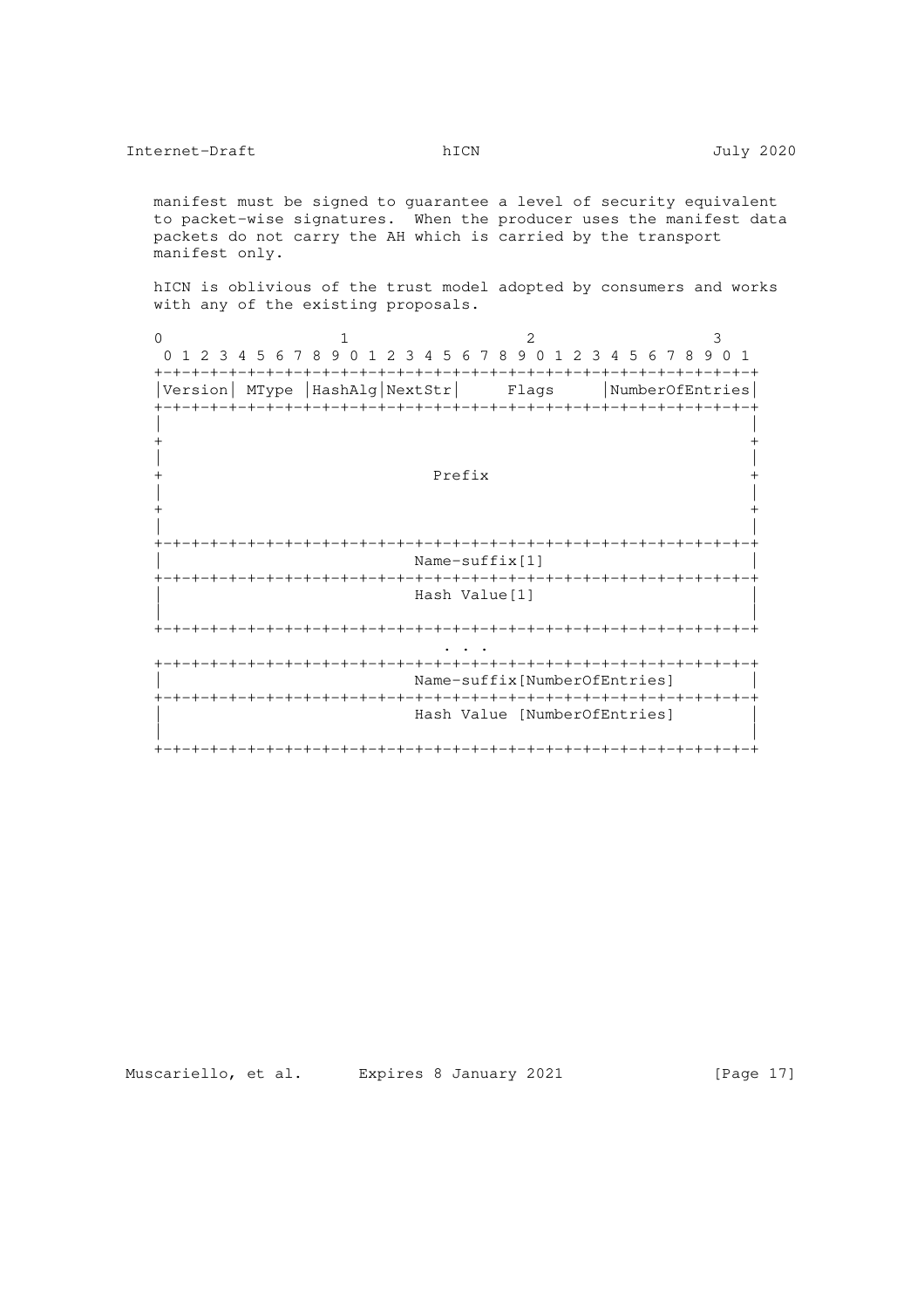Version: 8-bit index to indicate which validation algorithm must be used to verify the signature.

 MType: 64-bit time stamp that indicates the validity of the signature.

HashAlg: 256-bit key identifier.

 NextStr: Encode an operator use to predict the name-suffix sequence

Flags: Flags.

- NumberOfEntries: 8-bit field that encodes the number of packets indexed in the manifest.
- Name-prefix: 128-bit field carrying the name-prefix common to all packets indexed in the manifest.
- Name-suffix: 32-bit field carrying the name-suffix.
- Hash-value: 256-bit field carrying the SHA-256 hash of the packet security envelop.
	- Figure 14: The transport manifest, generated by the producer end point for the consumer end-point, contains names, integrity hashes and is signed with the producer end-point private key
- 4. The End-host model and End-to-End considerations

 In hICN the end-host model is very similar to a regular IPv6 end-host with some extensions. An end-host is capable of opening consumer and producer transport end-points, one to receive data and one to send data under a given name prefix. The end-host continues to identify interfaces using IPv6 addresses (locators or routing locators, RLOCs, using LISP terminology), just like any IPv6 router. In addition to that, transport end-points bind to location-independent names, similar to LISP end-point identifiers (EIDs). However, instead of using name prefixes to identify end-hosts only, in hICN a name prefix is used to identify a data source.

 There is an analogy between IPv6 multicast and the hICN data forwarding path for one-to-many communications, as the IPv6 multicast group address identifies data that group members receive from a single sender. Notice that in hICN a data packet transmission stores the identifiers in the source address field while in IPv6 multicast it is stored in the destination address field.

Muscariello, et al. Expires 8 January 2021 [Page 18]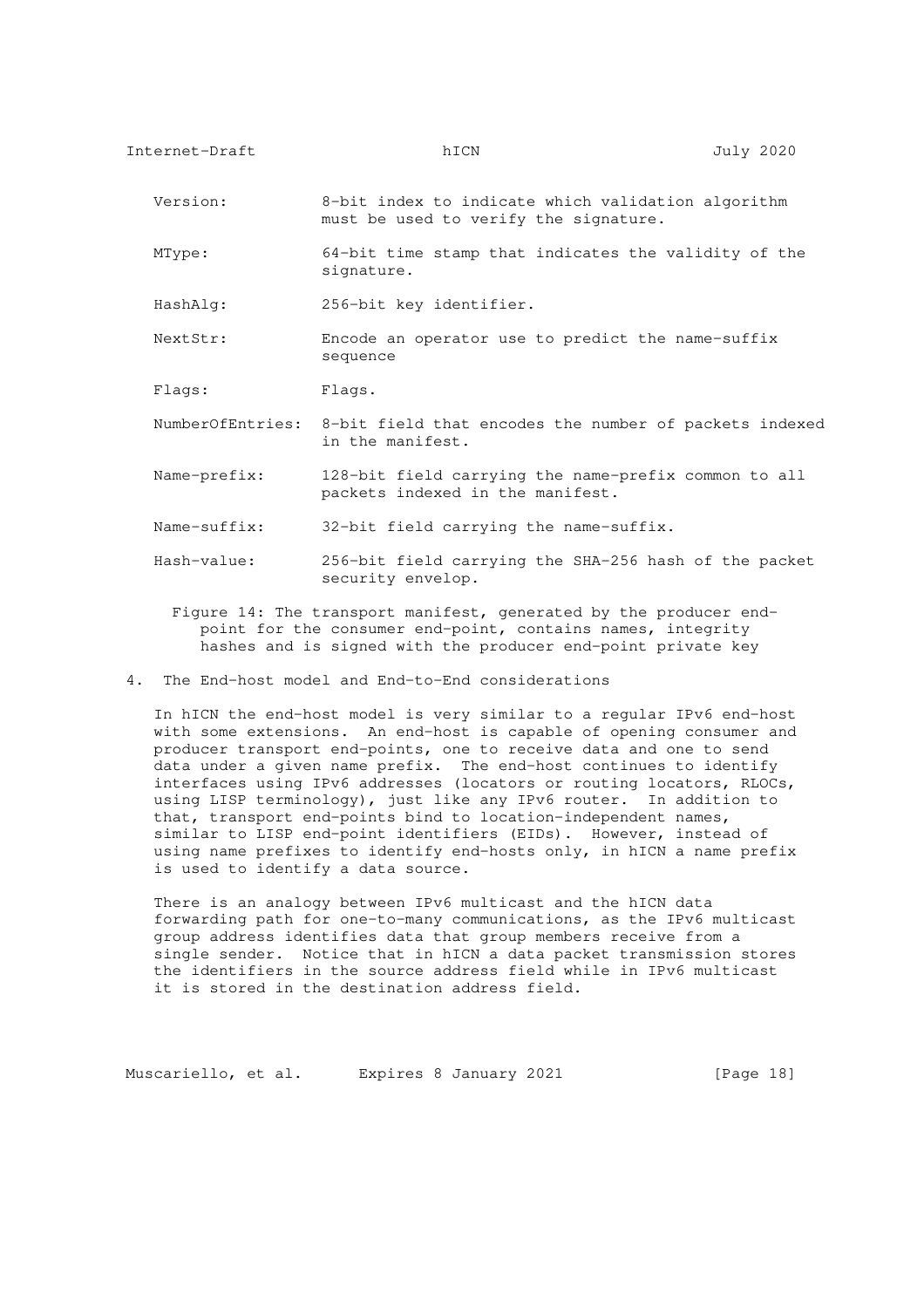Theres is also an analogy between IPv6 anycast and the hICN interest forwarding path, where multiple interfaces make use of the same IPv6 (anycast) address. Multiple instances of the same applications can then run at different end-points to eventually reply to the same request.

 An hICN network node behaves as an end-host consumer end-point for the upstream producer end-point as all replies are forced to flow back to the same hICN that transmitted the requests. An hICN network node may be able to reply to a request on behalf of a end-point producer, in that case that hICN node behaves as an end-host for the consumer end-point.

5. IANA Considerations

There are no IANA considerations in this specification.

6. Acknowledgements

 The authors would like to thank David Ward, David Oran, Paul Polakos, Mark Townsley and Alberto Compagno for suggestions on how to improve the architecture and the current document.

- 7. References
- 7.1. Normative References
	- [RFC2119] Bradner, S., "Key words for use in RFCs to Indicate Requirement Levels", BCP 14, RFC 2119, DOI 10.17487/RFC2119, March 1997, <https://www.rfc-editor.org/info/rfc2119>.
	- [RFC3031] Rosen, E., Viswanathan, A., and R. Callon, "Multiprotocol Label Switching Architecture", RFC 3031, DOI 10.17487/RFC3031, January 2001, <https://www.rfc-editor.org/info/rfc3031>.
	- [RFC3550] Schulzrinne, H., Casner, S., Frederick, R., and V. Jacobson, "RTP: A Transport Protocol for Real-Time Applications", STD 64, RFC 3550, DOI 10.17487/RFC3550, July 2003, <https://www.rfc-editor.org/info/rfc3550>.
	- [RFC3587] Hinden, R., Deering, S., and E. Nordmark, "IPv6 Global Unicast Address Format", RFC 3587, DOI 10.17487/RFC3587, August 2003, <https://www.rfc-editor.org/info/rfc3587>.
	- [RFC4302] Kent, S., "IP Authentication Header", RFC 4302,

Muscariello, et al. Expires 8 January 2021 [Page 19]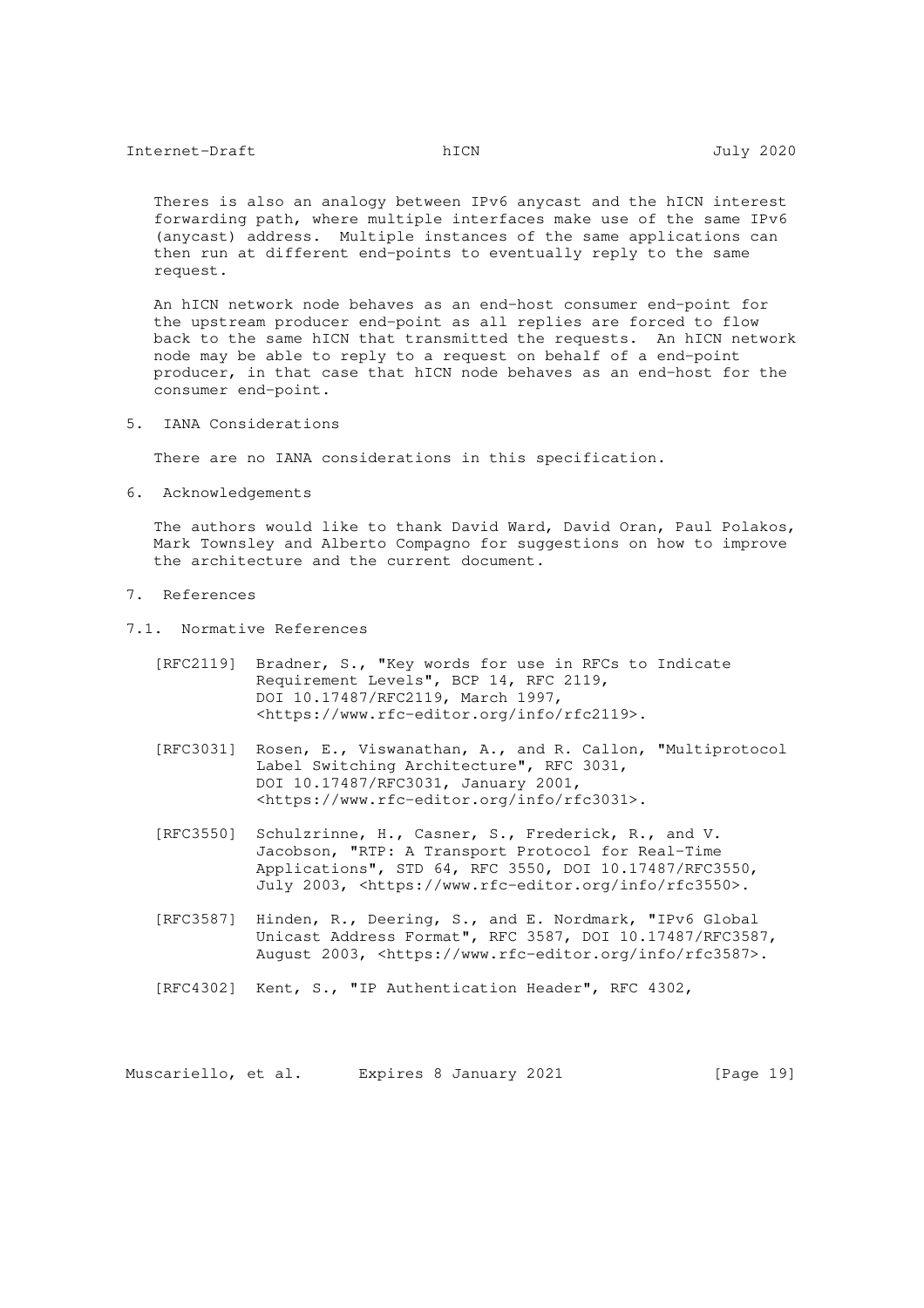DOI 10.17487/RFC4302, December 2005, <https://www.rfc-editor.org/info/rfc4302>.

- [RFC6830] Farinacci, D., Fuller, V., Meyer, D., and D. Lewis, "The Locator/ID Separation Protocol (LISP)", RFC 6830, DOI 10.17487/RFC6830, January 2013, <https://www.rfc-editor.org/info/rfc6830>.
- [RFC8200] Deering, S. and R. Hinden, "Internet Protocol, Version 6 (IPv6) Specification", STD 86, RFC 8200, DOI 10.17487/RFC8200, July 2017, <https://www.rfc-editor.org/info/rfc8200>.
- [RFC8569] Mosko, M., Solis, I., and C. Wood, "Content-Centric Networking (CCNx) Semantics", RFC 8569, DOI 10.17487/RFC8569, July 2019, <https://www.rfc-editor.org/info/rfc8569>.
- [RFC8609] Mosko, M., Solis, I., and C. Wood, "Content-Centric Networking (CCNx) Messages in TLV Format", RFC 8609, DOI 10.17487/RFC8609, July 2019, <https://www.rfc-editor.org/info/rfc8609>.
- 7.2. Informative References
	- [CCN] Jacobson, V., Smetters, D., Thornton, J., Plass, M., Briggs, N., and R. Braynard, "Networking named content", DOI 10.1145/1658939.1658941, Proceedings of the 5th international conference on Emerging networking experiments and technologies - CoNEXT '09, 2009, <https://doi.org/10.1145/1658939.1658941>.
	- [FRA] Mosko, M. and C. Wood, "Secure Fragmentation for Content Centric Networking", DOI 10.1109/mass.2015.51, 2015 IEEE 12th International Conference on Mobile Ad Hoc and Sensor Systems, October 2015, <https://doi.org/10.1109/mass.2015.51>.
	- [HCN] Carofiglio, G., Muscariello, L., Augé, J., Papalini, M., Sardara, M., and A. Compagno, "Enabling ICN in the Internet Protocol", DOI 10.1145/3357150.3357394, Proceedings of the 6th ACM Conference on Information- Centric Networking, September 2019, <https://doi.org/10.1145/3357150.3357394>.
	- [MAN] Baugher, M., Davie, B., Narayanan, A., and D. Oran, "Self verifying names for read-only named data", DOI 10.1109/infcomw.2012.6193505, 2012 Proceedings IEEE

Muscariello, et al. Expires 8 January 2021 [Page 20]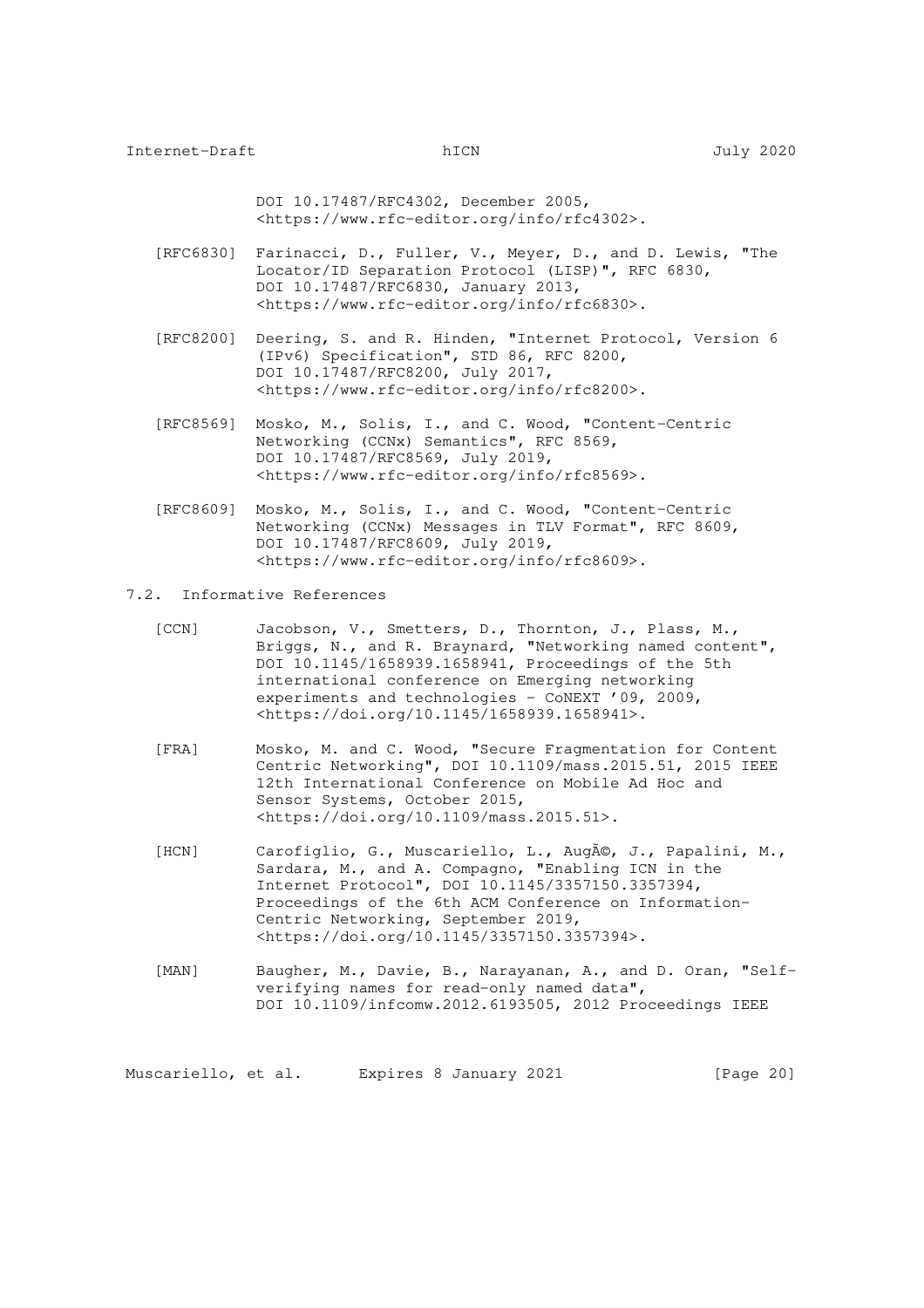INFOCOM Workshops, March 2012, <https://doi.org/10.1109/infcomw.2012.6193505>.

- [MIR] Garcia-Luna-Aceves, J., Martinez-Castillo, J., and R. Menchaca-Mendez, "Routing to Multi-Instantiated Destinations: Principles, Practice, and Applications", DOI 10.1109/tmc.2017.2734658, IEEE Transactions on Mobile Computing Vol. 17, pp. 1696-1709, July 2018, <https://doi.org/10.1109/tmc.2017.2734658>.
	- [NDN] Zhang, L., Afanasyev, A., Burke, J., Jacobson, V., claffy, k., Crowley, P., Papadopoulos, C., Wang, L., and B. Zhang, "Named data networking", DOI 10.1145/2656877.2656887, ACM SIGCOMM Computer Communication Review Vol. 44, pp. 66-73, July 2014, <https://doi.org/10.1145/2656877.2656887>.
	- [RAQ] Carofiglio, G., Gallo, M., Muscariello, L., Papalini, M., and S. Wang, "Optimal multipath congestion control and request forwarding in Information-Centric Networks", DOI 10.1109/icnp.2013.6733576, 2013 21st IEEE International Conference on Network Protocols (ICNP), October 2013, <https://doi.org/10.1109/icnp.2013.6733576>.
	- [TRA] Sardara, M., Muscariello, L., and A. Compagno, "A transport layer and socket API for (h) ICN", DOI 10.1145/3267955.3267972, Proceedings of the 5th ACM Conference on Information-Centric Networking, September 2018, <https://doi.org/10.1145/3267955.3267972>.
	- [WLD] Carofiglio, G., Muscariello, L., Papalini, M., Rozhnova, N., and X. Zeng, "Leveraging ICN In-network Control for Loss Detection and Recovery in Wireless Mobile networks", DOI 10.1145/2984356.2984361, Proceedings of the 2016 conference on 3rd ACM Conference on Information-Centric Networking - ACM-ICN '16, 2016, <https://doi.org/10.1145/2984356.2984361>.

## Authors' Addresses

 Luca Muscariello Cisco Systems Inc.

Email: lumuscar@cisco.com

 Giovanna Carofiglio Cisco Systems Inc.

Muscariello, et al. Expires 8 January 2021 [Page 21]